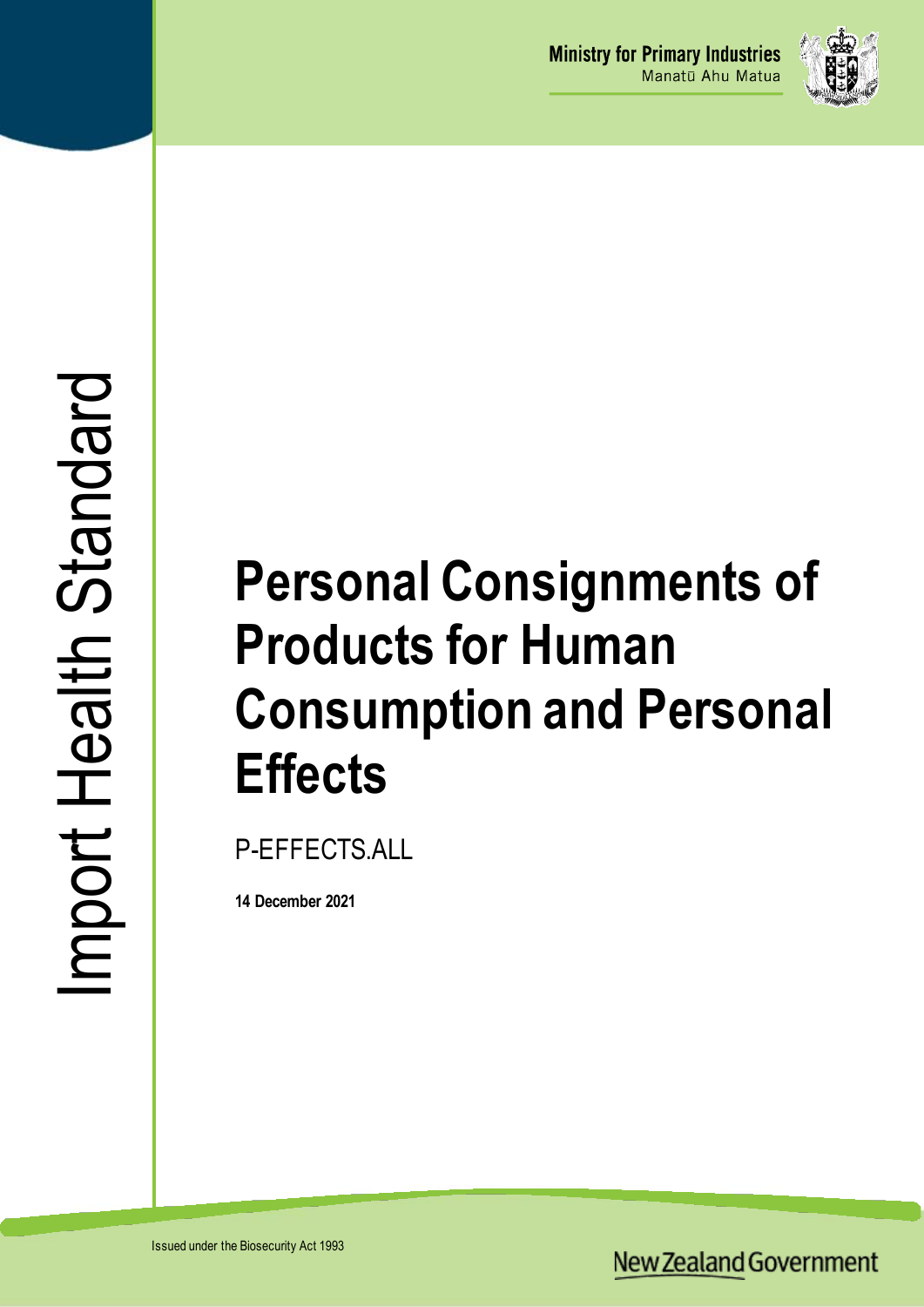# **TITLE**

Import Health Standard: Personal Consignments of Products for Human Consumption and Personal Effects

### **COMMENCEMENT**

This Import Health Standard comes into force on 10 January 2022

### **AMENDMENT**

This Import Health Standard amends specific clauses of the following import health standards:

- a) Import health standard: Importation and Clearance of Fresh Fruit and Vegetables into New [Zealand,](https://www.mpi.govt.nz/dmsdocument/1147/direct) 152.02, 19 November 2020:
	- Clauses: 1.3, 5.1, 5.4, 6.1.
- b) Import health standard: [Stored Plant Products for Human Consumption,](https://www.mpi.govt.nz/dmsdocument/1663/direct) SPP.HUMAN.IHS, 14 November 2018: Clause 1.1, Appendix 1.

# **ISSUING AUTHORITY**

This Import Health Standard is issued under section 24A of the Biosecurity Act 1993.

Dated at Wellington, 14 December 2021

Peter Thomson Director, Animal and Plant Health Ministry for Primary Industries (acting under delegated authority of the Director-General)

Contact for further information Invasive Species Animal and Plant Health Biosecurity New Zealand Ministry for Primary Industries (MPI) PO Box 2526 Wellington 6140

Email[: Standards@mpi.govt.nz](mailto:Standards@mpi.govt.nz)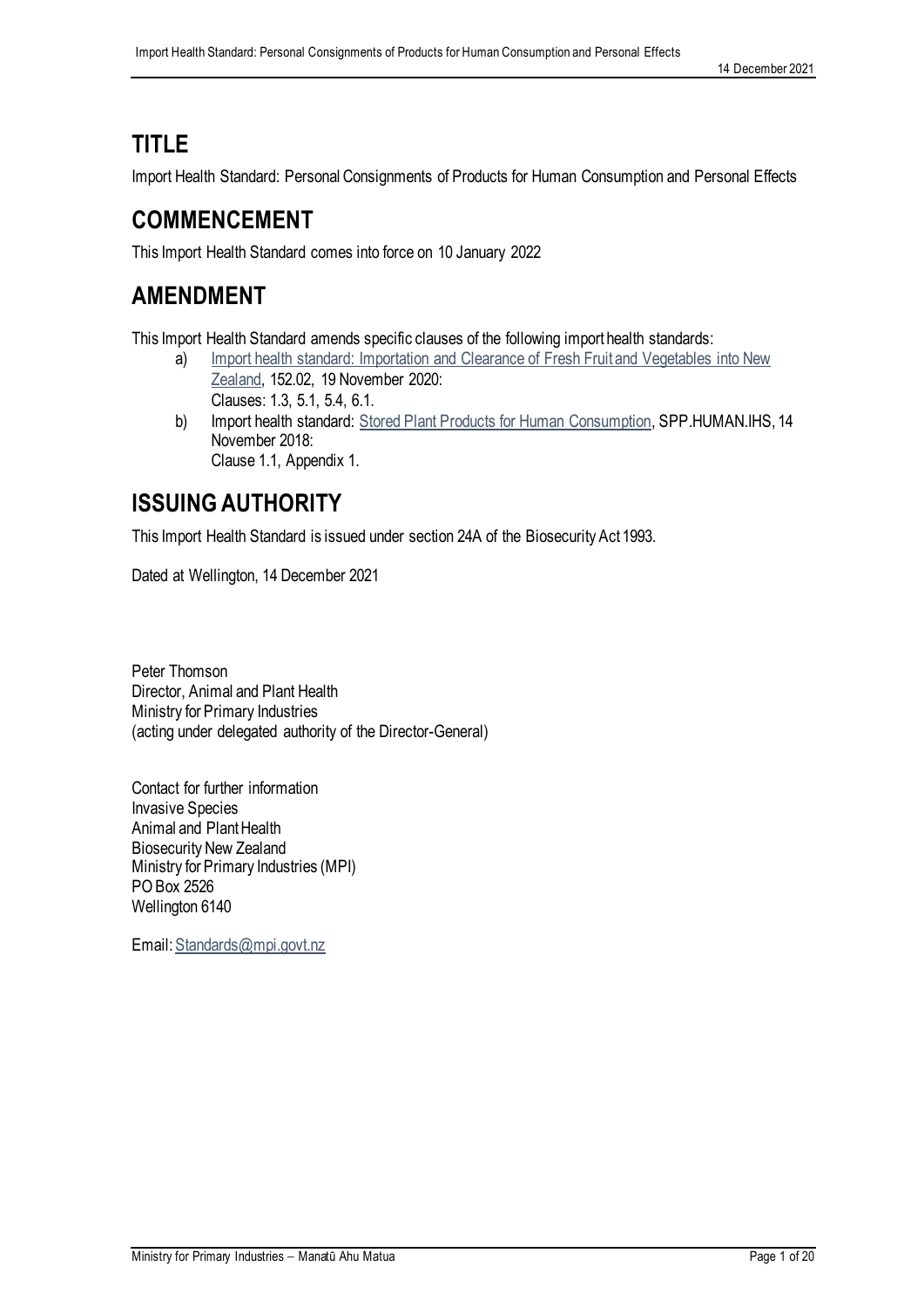# **Contents Page**

|                                            | <b>Introduction</b>                                                                                                                                                      |                                                                           |  |
|--------------------------------------------|--------------------------------------------------------------------------------------------------------------------------------------------------------------------------|---------------------------------------------------------------------------|--|
| Part 1:<br>1.1<br>1.2<br>1.3<br>1.4<br>1.5 | <b>General Requirements</b><br>Application<br>Incorporation by reference<br>Definitions<br>Information<br><b>General Requirements for Personal Consignments</b>          | $5\phantom{.0}$<br>5<br>$\frac{5}{5}$<br>$6\phantom{a}$<br>$6\phantom{1}$ |  |
| Part 2:<br>2.1                             | Personal Consignments of Fresh Fruit and Vegetables for Human Consumption<br>General                                                                                     | 8<br>8                                                                    |  |
| Part 3:<br>3.1<br>3.2                      | Personal Consignments of Stored Plant Products for Human Consumption<br><b>General Biosecurity Requirements</b><br>Specific Requirements for Stored Plant Products Types | 9<br>$\boldsymbol{9}$<br>9                                                |  |
| Part 4:                                    | <b>Personal Consignments of Animal Products for Human Consumption</b>                                                                                                    | 14                                                                        |  |
| 5.1                                        | Part 5: Personal Effects<br><b>General Biosecurity Requirements</b>                                                                                                      | 15 <sub>1</sub><br>15 <sub>2</sub>                                        |  |
|                                            | <b>Schedule 1 - Definitions</b>                                                                                                                                          |                                                                           |  |
|                                            | <b>Schedule 2 – Highly Processed Plant Products</b>                                                                                                                      |                                                                           |  |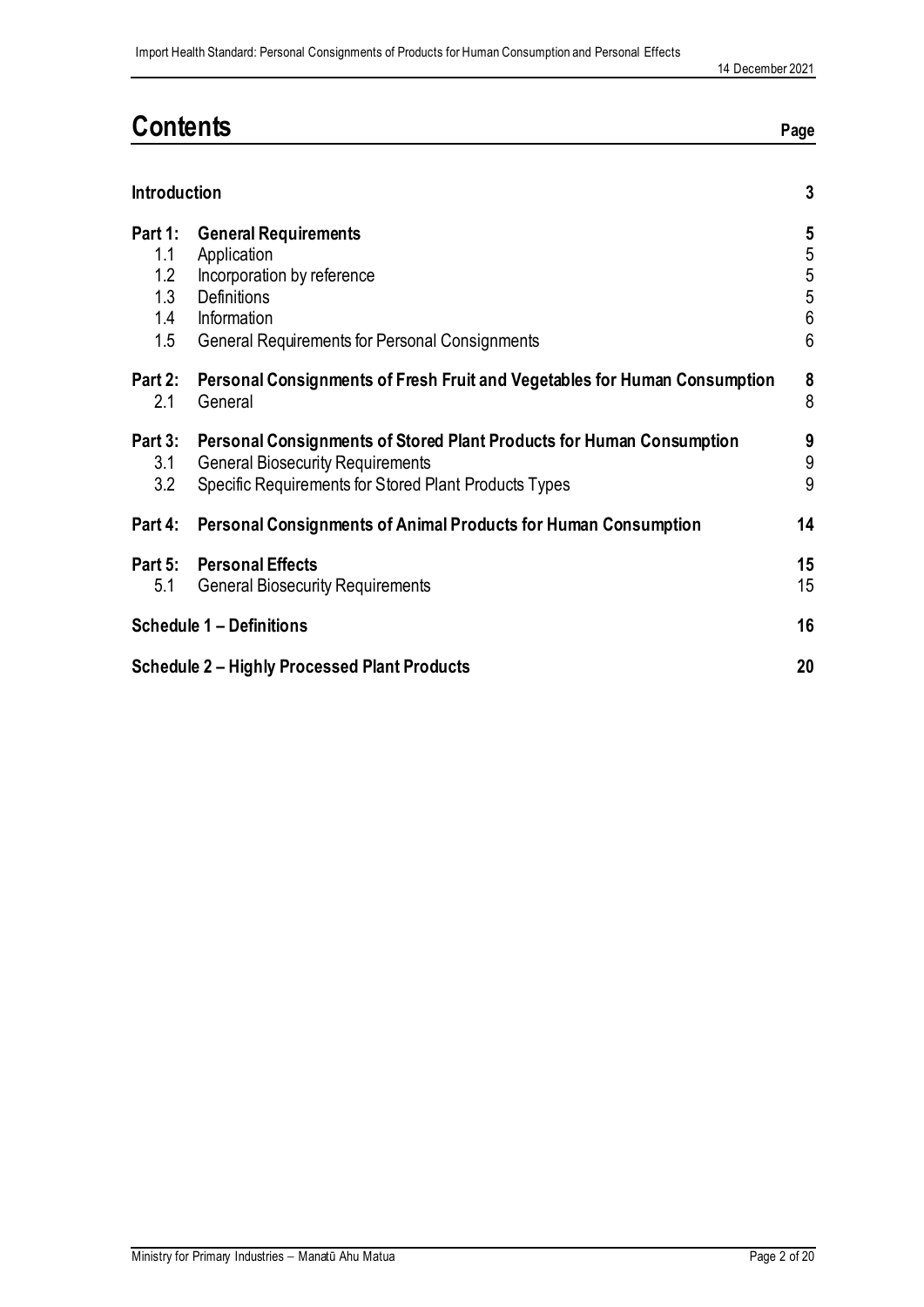# <span id="page-3-0"></span>**Introduction**

This introduction is not part of the Import Health Standard (IHS) but is intended to indicate its general effect.

### **Purpose**

An IHS specifies the requirements for importing risk goods into New Zealand from all countries. This IHS specifies the requirements that must be met when importing personal consignments of products for human consumption (including plant and animal products) and personal effects into New Zealand.

# **Background**

An IHS issued under the New Zealand Biosecurity Act 1993 (the Act) specifies the requirements to be met to effectively manage biosecurity risks associated with importing risk goods, including the risks from new incidentally imported organisms. IHSs include measures that must be applied to risk goods in the exporting country or prior to arrival in New Zealand. IHSs also include requirements that must be met by importers before biosecurity clearance can be given.

# **Who should read this?**

This IHS should be read by any person importing (or bringing with them) goods for personal use (not intended for resale) containing plant products (fruit, vegetables, seeds and other products) and animal products (also managed under IHS for [Personal Consignment of Animal Products\)](https://www.mpi.govt.nz/dmsdocument/39272/direct) for human consumption, and belongings that are for personal use (including any household items and outdoor and sporting equipment) not already covered by an IHS.

# **Why is this important?**

It is the responsibility of the importer (or passenger) to ensure that risk goods (i.e. plants and animal products or personal effects) comply with the requirements in this IHS, including those existing requirements of the relevant commodity IHS. Risk goods that do not comply with the requirements of any IHS may not be cleared for entry into New Zealand and will need to be either imported as a commercial consignment or directed for treatment, reshipment, destruction or any further action deemed appropriate by a chief technical officer (CTO). Consignments that do not comply with the requirements of this IHS may be reshipped or destroyed under the Act or tested/treated in accordance with this IHS prior to release or equivalence determined. Importers are liable for all associated expenses. The costs to MPI in performing functions relating to the importation of personal consignments will be recovered in accordance with the Act and any regulations made under the Act. All costs involved with documentation, transport, storage and obtaining a biosecurity clearance must be covered by the importer or agent.

# **Equivalence**

A CTO may consider an application for an equivalent phytosanitary measure to be approved, different from that provided for in this IHS, to maintain at least the same level of protection assured by the current measures.

For plant products or plant pests or diseases, equivalence will be considered with reference to the International Standard for Phytosanitary Measures (ISPM) 24. *Guidelines for the determination and recognition of equivalence of phytosanitary measures.*

### **Document History**

| <b>Version Date</b> | <b>Section Changed</b> | <b>Change(s) Description</b> |
|---------------------|------------------------|------------------------------|
| 14 December 2021    | New IHS                |                              |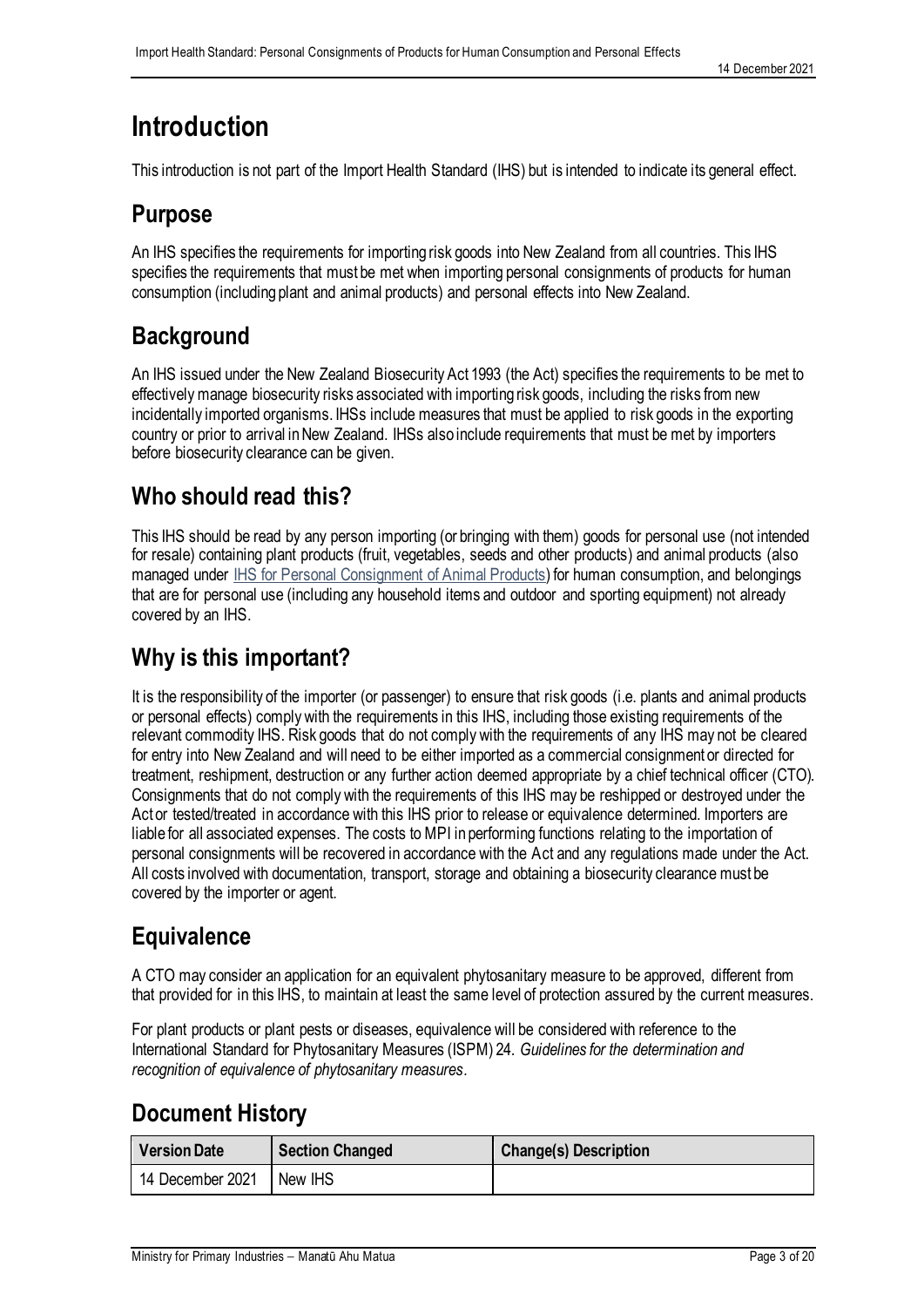### **Other information**

Guidance boxes are included within this IHS for explanatory purposes. The guidance included in these boxes is for information only and has no legal effect.

#### **Convention on International Trade of Endangered Species (CITES)**

It is the responsibility of the importer to ensure that the consignment is accompanied by any permits required to meet the legislation of the country of origin and the Convention on the International Trade in Endangered Species (CITES) [\(http://www.cites.org\).](http://www.cites.org/) See the Department of Conservation website for further details [\(https://www.doc.govt.nz/cites/\)](https://www.doc.govt.nz/cites/). The importer is advised to clarify the status of the species of animal or plant in relation to international agreements on their trade, prior to export. Material arriving in New Zealand without the relevant CITES permits may be subject to seizure by the New Zealand Department of Conservation. Any requirement for CITES or other conservation-related documentation must be met by the exporter/importer.

#### **Environmental Protection Authority (EPA) and new organisms**

Importers of new organisms must meet all requirements of the Hazardous Substances and New Organisms Act 1996 (HSNO Act). Before an inspector can authorise a new organism to go to a containment facility, the EPA must have given approval for importation of that organism into containment in accordance with the HSNO Act.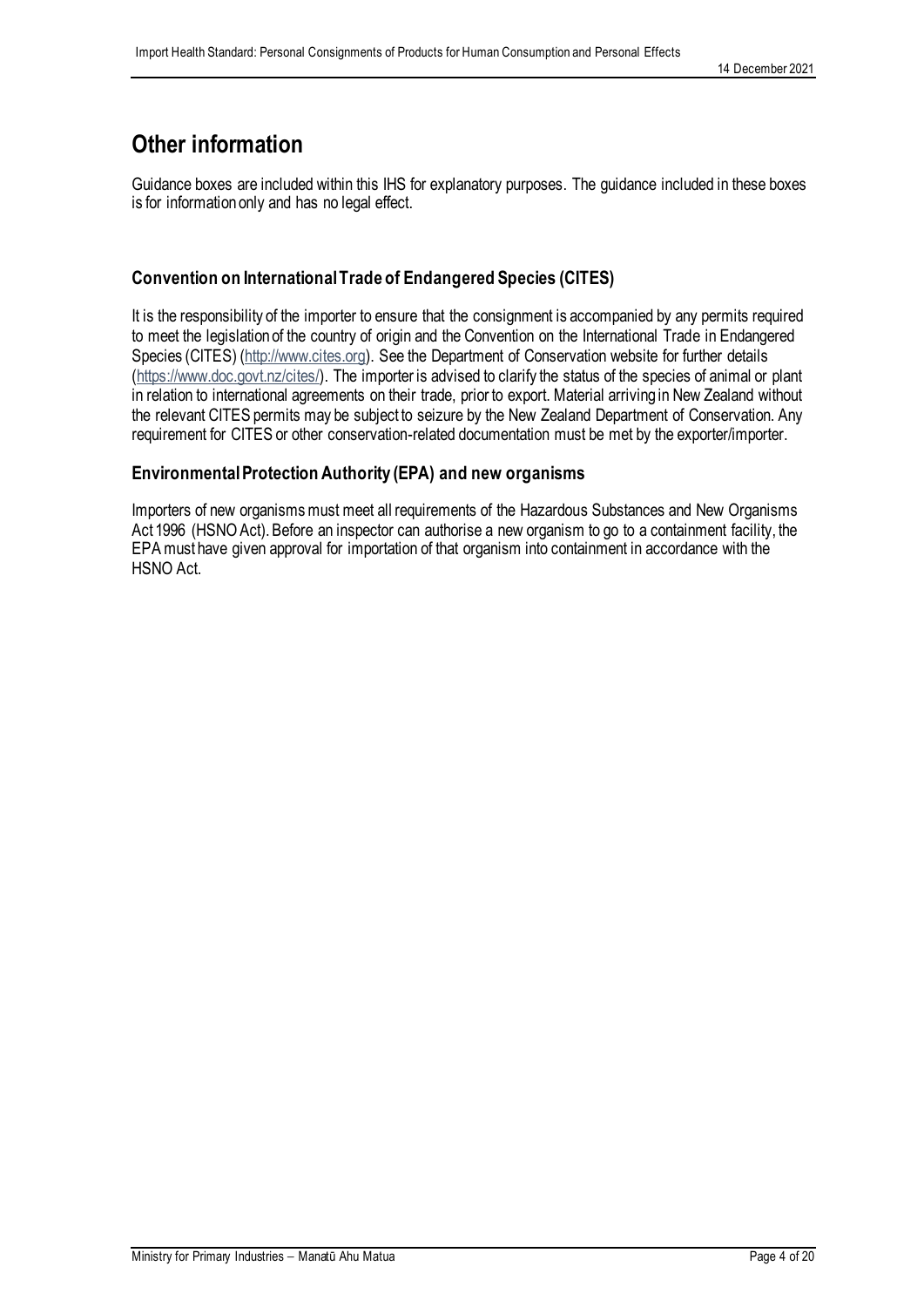# <span id="page-5-0"></span>**Part 1: General Requirements**

### <span id="page-5-1"></span>**1.1 Application**

- (1) This Import Health Standard (IHS) applies to:
	- a) personal consignments of products for human consumption that contain any of the following:
		- i) fresh fruit and vegetables; and
		- ii) stored plant products; and
		- iii) animal products.
	- b) personal effects.
- (2) This IHS must be read in conjunction with any relevant commodity product IHS.

#### **Guidance**

- Personal consignments of animal products for human consumption are included in the 40 kg total combined weight limit in this IHS but are subject to additional requirements in the IHS for Personal [Consignments of Animal Products.](https://www.mpi.govt.nz/dmsdocument/39272/direct) Please refer to that IHS for specific import requirements for animal products for human consumption.
- As a point of clarification, only the requirements that relate to human consumption in the standard Personal [Consignments of Animal Products](https://www.mpi.govt.nz/dmsdocument/39272/direct) are relevant to the goods covered by this IHS.
- Products for "human consumption" means food or medicinal products for ingestion by humans, but do not cover cosmetics or topical creams.
- Examples of a "relevant commodity product IHS" that could also cover a common item you might be importing: [IHS for Specified Processed Bee Products,](https://www.mpi.govt.nz/dmsdocument/1176/direct) Used Equipment Associated with Animals or [Water,](https://www.mpi.govt.nz/dmsdocument/1157-Used-equipment-associated-with-animals-or-water-Import-Health-Standard) [Woodware from All Countries,](https://www.mpi.govt.nz/dmsdocument/1221/direct) [Dried and Preserved Plant Material and Plant Material for](https://www.mpi.govt.nz/dmsdocument/1653/direct)  [Research,](https://www.mpi.govt.nz/dmsdocument/1653/direct) [Preserved Animal Specimens from all Countries,](https://www.mpi.govt.nz/dmsdocument/1840/direct) [Ornamental Products of Animal Origin,](https://www.mpi.govt.nz/dmsdocument/1846/direct) [Ornamental Fish and Marine Invertebrates,](https://www.mpi.govt.nz/dmsdocument/17425/direct) [Seeds for Sowing,](https://www.mpi.govt.nz/dmsdocument/1151/direct) [Hides and Skins](https://www.mpi.govt.nz/dmsdocument/1819-Hides-and-Skins-Import-Health-Standard), etc.

For more information concerning import health standards for specific goods, see MPI's [Import webp](https://www.mpi.govt.nz/import/)age.

### <span id="page-5-2"></span>**1.2 Incorporation by reference**

- (1) The following documents are incorporated by reference under section 142M of the Act:
	- a) ISPM 5. *[Glossary of phytosanitary terms](https://assets.ippc.int/static/media/files/publication/en/2019/06/ISPM_05_2019_En_Glossary_2019-06-26_PostCPM-14-Fixed.pdf)*. IPPC, FAO; Rome.
	- b) ISPM 12. *[Phytosanitary certificates](https://assets.ippc.int/static/media/files/publication/en/2017/10/ISPM_12_2014_En_2017-10-26_InkAm.pdf)*. IPPC, FAO; Rome.
	- c) [Official New Zealand Pest Register](https://pierpestregister.mpi.govt.nz/Home/) (ONZPR). MPI; Wellington.
	- d) [Schedule of Regulated \(Quarantine\) Weed Seeds.](https://www.mpi.govt.nz/dmsdocument/7111/direct) MPI; Wellington.
	- e) [Plant Biosecurity Index \(PBI\).](https://www1.maf.govt.nz/cgi-bin/bioindex/bioindex.pl) MPI; Wellington.
	- f) [MPI Standard Approved Biosecurity Treatments](https://www.mpi.govt.nz/dmsdocument/1555/direct) (MPI-ABTRT). MPI; Wellington.
- (2) Under section 142O(3) of the Act, it is declared that section 142O(1) does not apply, that is, a notice under section 142O(2) of the Act is not required to be published before material that amends or replaces any material incorporated by reference has legal effect as part of those documents.

### <span id="page-5-3"></span>**1.3 Definitions**

- (1) For the purposes of this IHS, terms used that are defined in the Act have the meanings set out there. The Act is available at [http://www.legislation.govt.nz/.](http://www.legislation.govt.nz/)
- (2) See Schedule 1 for additional definitions that apply.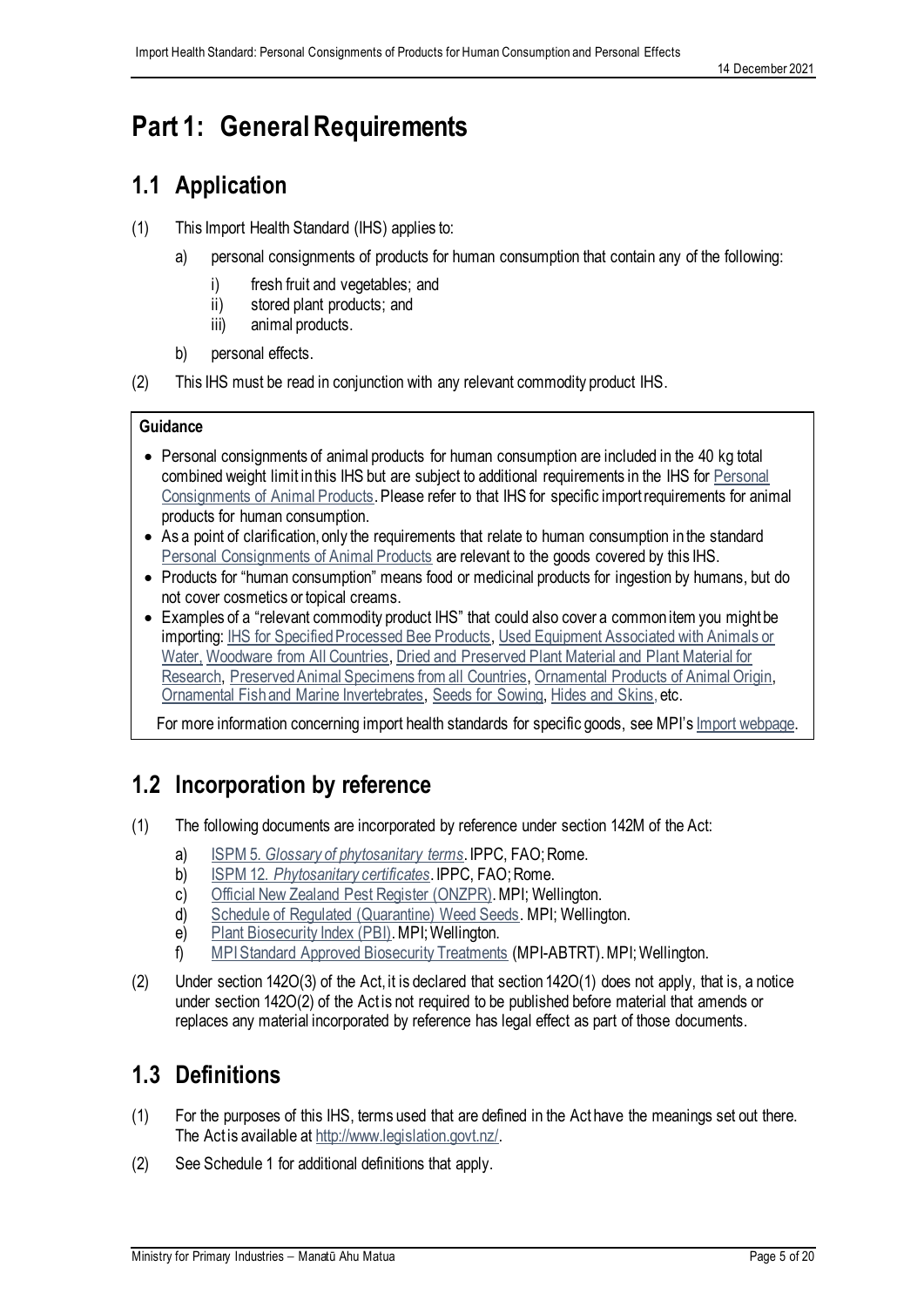### <span id="page-6-0"></span>**1.4 Information**

(1) All documentation required by this IHS must be written in English, or if multilingual, English must be one of the languages.

#### **1.4.1 Phytosanitary certificate for plant products**

- (1) All phytosanitary certificates (as required in Parts 3) must:
	- a) be the original, or a certified copy of the original; and
	- b) be issued by the national plant protection organisation (NPPO) in accordance with ISPM 12. *[Phytosanitary certificates](https://assets.ippc.int/static/media/files/publication/en/2017/10/ISPM_12_2014_En_2017-10-26_InkAm.pdf)*; and
	- c) meet the requirements of the relevant commodity product IHS.

#### **Guidance**

- If documents are not written in English and if an inspector cannot determine whether New Zealand's import requirements have been met, MPI may require the importer to obtain an official translation at the importer's expense.
- Please see MPI's website for the relevant commodity product IHSs. <https://www.biosecurity.govt.nz/law-and-policy/requirements/ihs-import-health-standards/>

#### **1.4.2 Manufacturer's certificate for plant products**

- (1) Manufacturer's certificates (as required in Part 3) must be issued on a company letterhead by a person authorised to act on behalf of the manufacturing company and must include:
	- a) name, job title, signature, and contact details of the authorising person;
	- b) supplier name and address (if different to the manufacturer);
	- c) product identity (brand/product name and description e.g. weight, packaging details);
	- d) manufacturing details (type and duration); and
	- e) date of manufacturing/processing.

#### **1.4.3 Treatment certificate for plant products**

- (1) Treatment certificates (as required in Part 3) must be issued on a company letterhead by a person authorised to act on behalf of the treatment provider and must include:
	- a) name, job title, signature, and contact details of the authorising person;
	- b) date of issue;
	- c) physical address of the place where treatment occurred;
	- d) product description (brand/product name and amount);
	- e) treatment details (type, treatment rates, and duration); and
	- f) date the treatment occurred.

### <span id="page-6-1"></span>**1.5 General Requirements for Personal Consignments**

(1) A personal consignment of products for human consumption must not exceed 40 kilograms in weight (including packaging).

#### **Guidance**

- Any weight requirements for specific products still apply to those specific items in each consignment. As an example, if a person is bringing in 40 kg of products for human consumption in total, only 2 kg of that 40 kg may be made up of a dairy product, which must also comply with the import health standard [Personal Consignments of Animal Products.](https://www.mpi.govt.nz/dmsdocument/39272/direct)
- Any personal consignment may be subject to on-arrival activities such as inspection.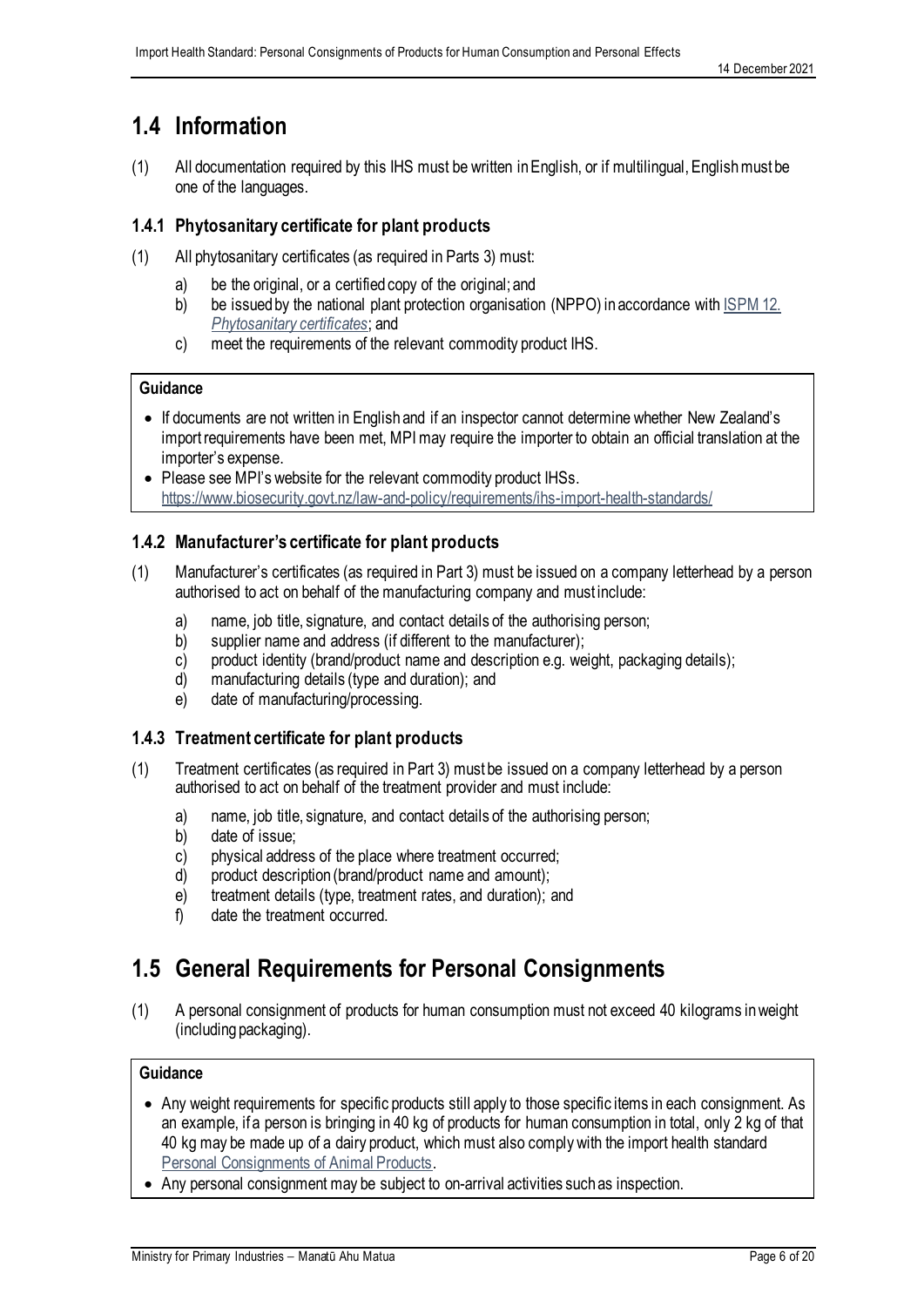- If a personal consignment of products for human consumption exceeds 40 kg, there may be delays and charges associated with the products' verification, storage or treatment, or anything else needed for the products to become compliant with this IHS or another applicable IHS.
- If products for human consumption arrive unaccompanied, MPI will assess the products and determine the appropriate verification process on a case-by-case basis.
- The 40 kg combined total weight of all food products includes any goods that have gone through an MPI-approved system. For example, a personal consignment could include a Pacific Island Food Programme package like a Samoan Quarantine Service or Tongan Food Programme box of 20 kg, plus any other food products they may be carrying or importing, adding up to a combined total 40 kg only.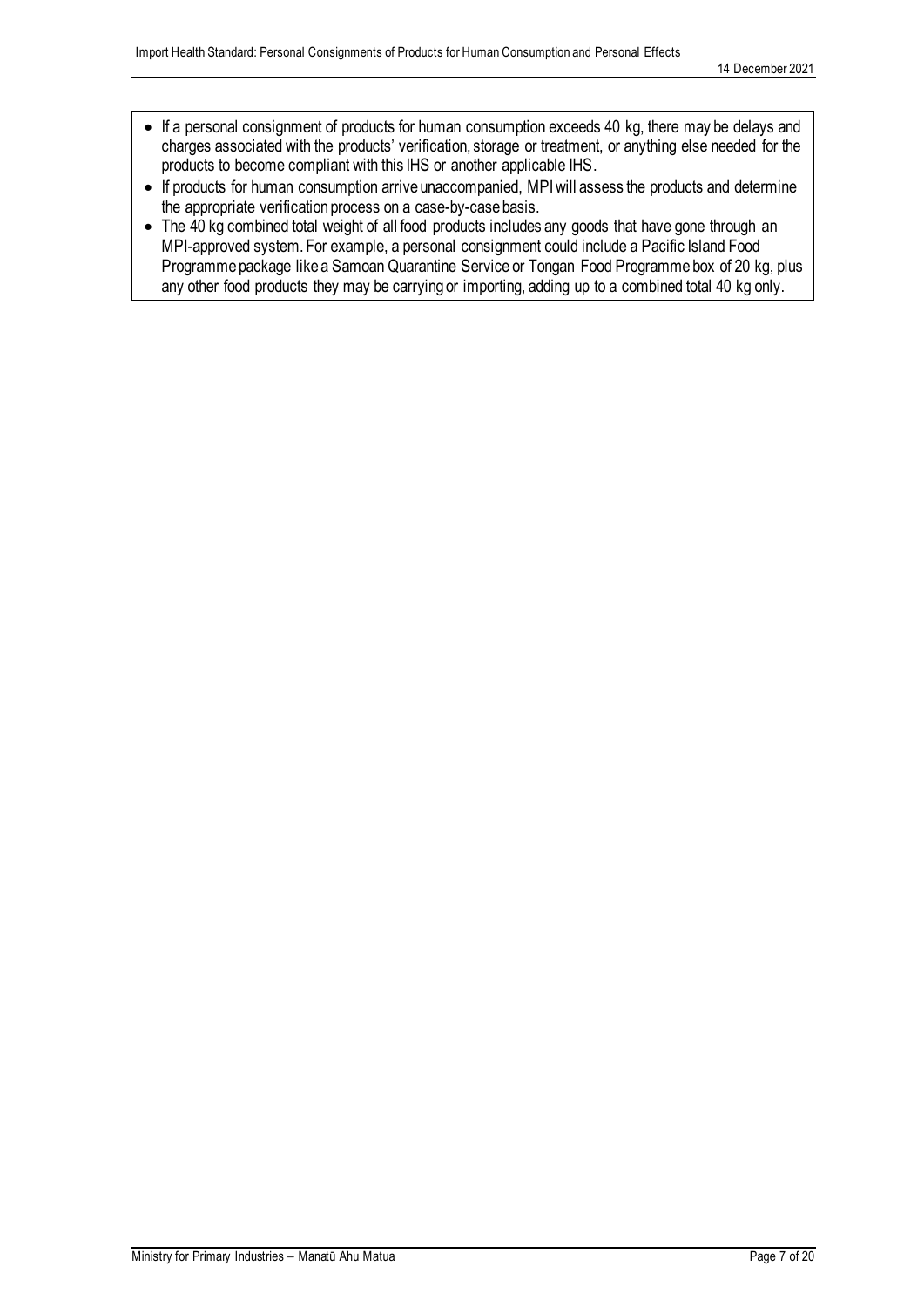# <span id="page-8-0"></span>**Part 2: PersonalConsignments of Fresh Fruit and Vegetables for Human Consumption**

### <span id="page-8-1"></span>**2.1 General**

- (1) Personal consignments of fresh fruit and vegetables for human consumption are not permitted to be imported into New Zealand, unless the consignment:
	- a) meets the requirements of the relevant commodity product IHS; or
	- b) is imported through an MPI-approved system.

#### **Guidance**

- An MPI-approved system is a system for which the chief technical officer (CTO) has approved the processing and packaging and transport of specific products on the basis that the CTO is satisfied that the system will appropriately manage the biosecurity risk associated with these products, under section 27 of the Act.
- Please contac[t Standards@mpi.govt.nz](mailto:Standards@mpi.govt.nz) for more information.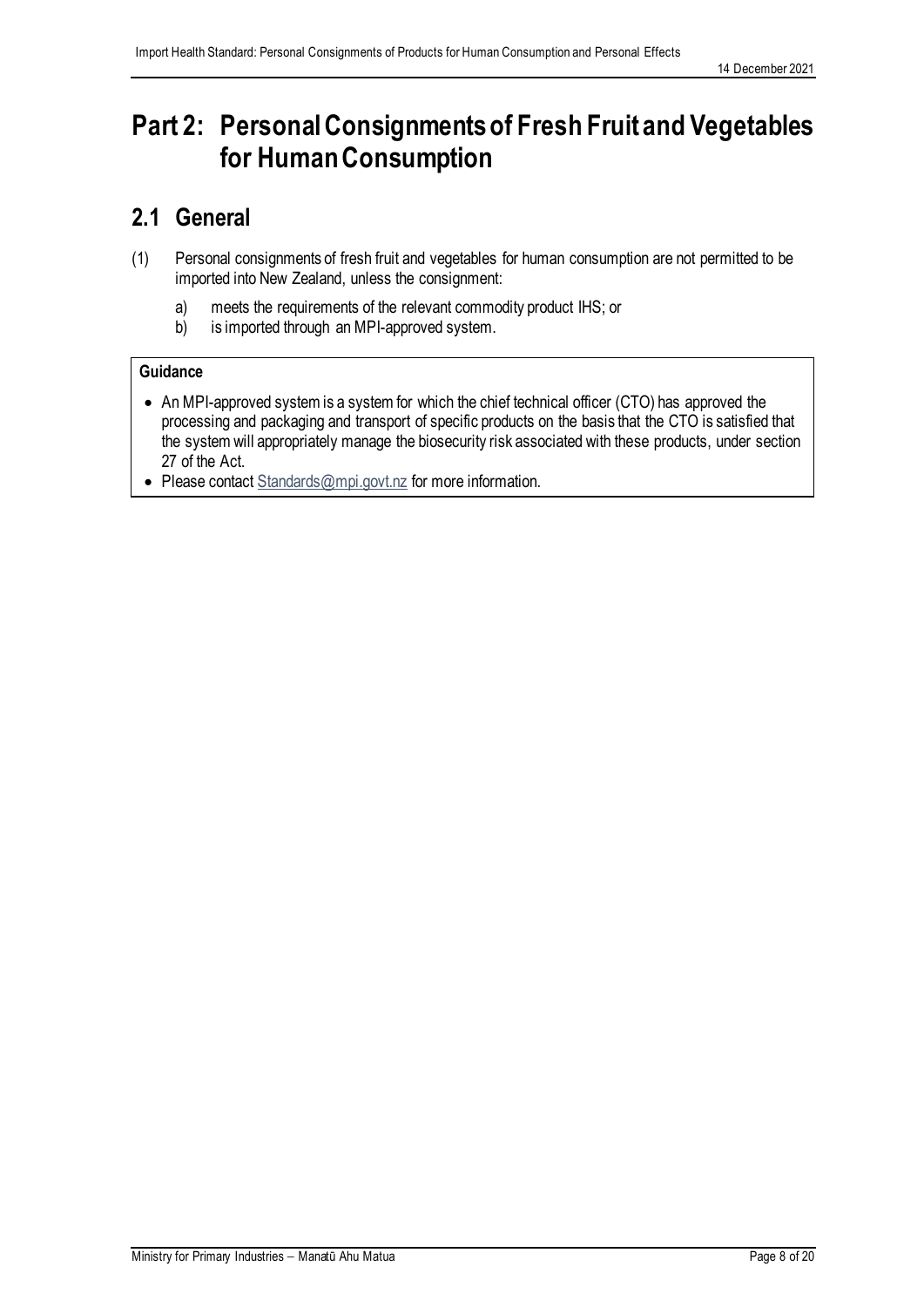# <span id="page-9-0"></span>**Part 3: Personal Consignments of Stored Plant Products for Human Consumption**

### <span id="page-9-1"></span>**3.1 General Biosecurity Requirements**

- (1) Personal consignments of stored plant products for human consumption must be in one or more of the following processing states:
	- a) canned;
	- b) cooked
	- c) preserved;
	- d) dried; or
	- e) frozen.
- (2) All personal consignments of stored plant products for human consumption and associated packaging imported under this IHS must:
	- a) be free from regulated pests and biosecurity contamination; and
	- b) be for human consumption; and
	- c) be clearly identifiable; and
	- d) not be viable or propagatable material of a regulated pest species.
- (3) **The total weight per plant product type per consignment must not exceed 2 kilograms (including packaging).**
- (4) All treatments required within this Standard for plant products must be completed in accordance with the [MPI Approved Biosecurity Treatments](https://www.mpi.govt.nz/dmsdocument/1555/direct) (MPI-ABTRT). If treatments are conducted offshore, the consignment must be accompanied by a treatment certificate (clause 1.4.3).
- (5) Low-risk commercially processed foods (from plant products) for human consumption in commercial packaging where no further risk management actions are required are outlined in Schedule 2.
- (6) Personal consignments of stored plant products for human consumption must also meet the requirements applicable to the specific stored plant products type in clause 3.2.

#### **Guidance**

- For grains and seed products, please check the **[Plants Biosecurity Index \(PBI\)](https://www1.maf.govt.nz/cgi-bin/bioindex/bioindex.pl)** and the Schedule of Regulated (Quarantine) Weed Seeds.
- Please check below if there are any extra requirements for your specific plant product type.
- All products may be subject to verification activities such as inspection on arrival.
- "Commercially manufactured and packaged" (processed) does not include homemade products. MPI inspectors have the discretion to determine whether a product is commercially processed or homemade.

### <span id="page-9-2"></span>**3.2 Specific Requirements for Stored Plant Products Types**

### **3.2.1 Cooked**

- (1) All jackfruit (from *Artocarpus heterophyllus*) must be commercially processed and packaged, in original and sealed packaging on arrival unless it is deep-fried chips that are thin and completely cooked.
- (2) Subject to 3.2.1(3), all breadfruit (from *Artocarpus altilis*) must be commercially processed and packaged, in original and sealed packaging on arrival unless deep-fried chips that are completely cooked.
- (3) Breadfruit from Samoa that is a cooked product other than deep-fried chips must: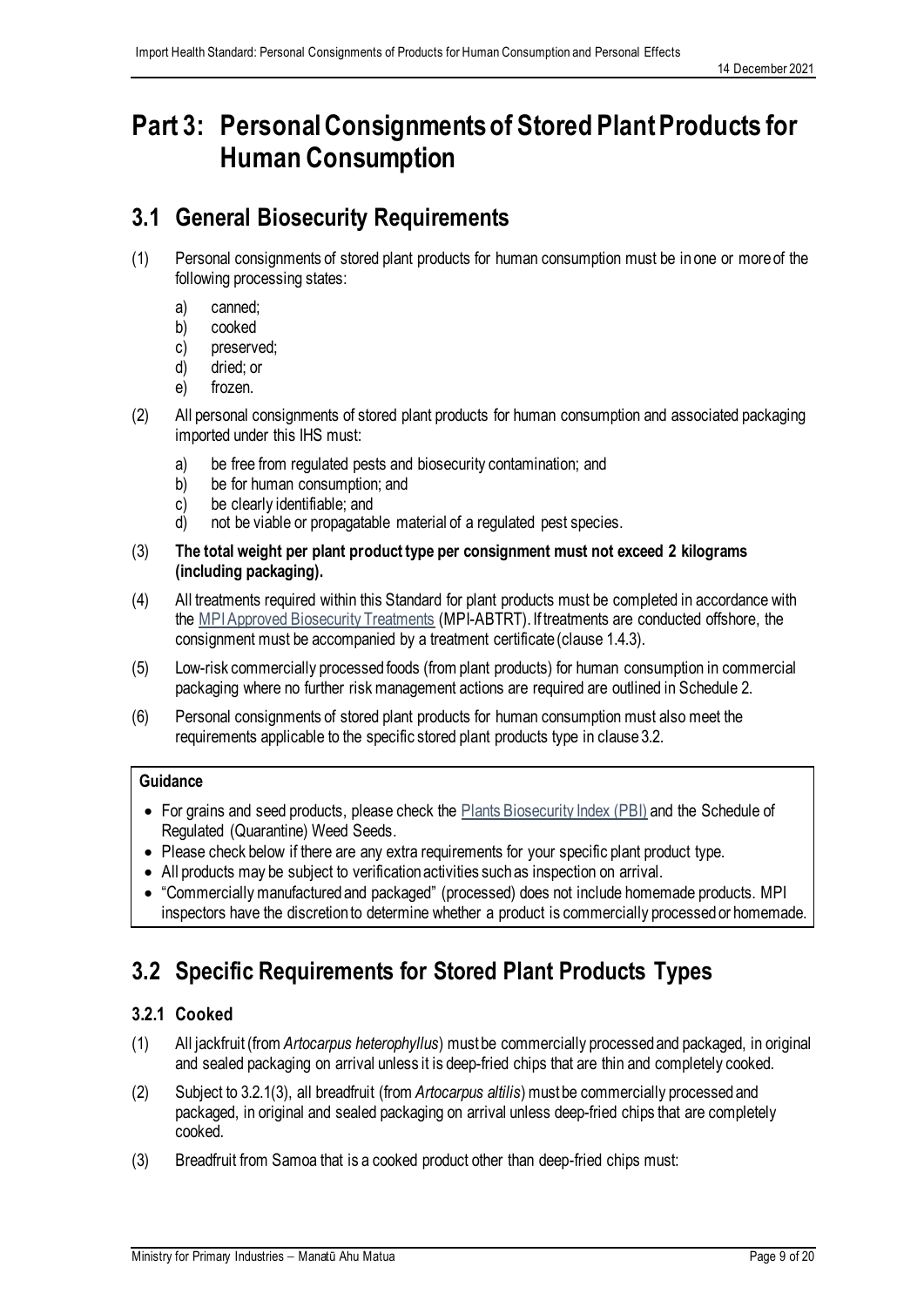- a) be prepared, cooked, and packaged in Samoa;
- b) be accompanied by a phytosanitary certificate; and
- c) have a Samoan Quarantine Service numbered seal on the packaging.
- (4) All salted seaweed must be commercially processed and packaged.
- (5) All corn-on-the-cob must be commercially processed and packaged.

#### **Guidance**

• MPI has approved the Samoa Quarantine Service (SQS) cooked breadfruit pathway treatment specification (250°C for a minimum of 90 minutes) as an effective fruit fly treatment for cooked breadfruit from Samoa.

#### **3.2.2 Dried Products**

#### **Dried beverages, herbs, roots,and spices**

- (1) All unground beverages (including tea), herbs (rubbed and unrubbed), roots, and spices must be commercially processed and packaged, in original and sealed packaging on arrival.
- (2) Whole pink peppercorns (*Schinus terebinthifloius*) must be heat treated in accordance with [MPI](https://www.mpi.govt.nz/dmsdocument/1555/direct) [Approved Biosecurity Treatments](https://www.mpi.govt.nz/dmsdocument/1555/direct) (MPI-ABTRT). All offshore treated consignments must be accompanied by a treatment certificate (clause 1.4.3).

#### **Guidance**

- Ground coffee beans, instant beverages, and spices in non-commercial packaging do not need to meet the requirement of 3.2.2(1).
- Traditional medicines such as dried herbs may be subject to verification upon arrival.
- Psyllium seeds or husks can only be from the *Plantago* species listed in the Plants [Biosecurity Index](https://www1.maf.govt.nz/cgi-bin/bioindex/bioindex.pl) as "Basic" and are subject to those requirements.

#### **Dried fruit and vegetables**

- (3) Monk fruit *(Siraitia grosvenorii / Momordica grosvenorii*) must be heat treated in accordance with [MPI](https://www.mpi.govt.nz/dmsdocument/1555/direct)  [Approved Biosecurity Treatments,](https://www.mpi.govt.nz/dmsdocument/1555/direct) (MPI-ABTRT). All offshore treated consignments must be accompanied by a treatment certificate (clause 1.4.3).
- (4) Tamarind (*Tamarindus indica*) must be compressed pulp.

#### **Dried fungi**

- (5) Fungi must be completely dried.
- (6) All woody fungi must be heat treated in accordance with [MPIApproved Biosecurity Treatments](https://www.mpi.govt.nz/dmsdocument/1555/direct) (MPI-ABTRT). All offshore treated consignments must be accompanied by a treatment certificate (clause 1.4.3).
- (7) All items of pure *Ganoderma* or containing *Ganoderma* (other than soup mixes or tablets/capsules) must be commercially packaged and labelled as *Ganoderma*.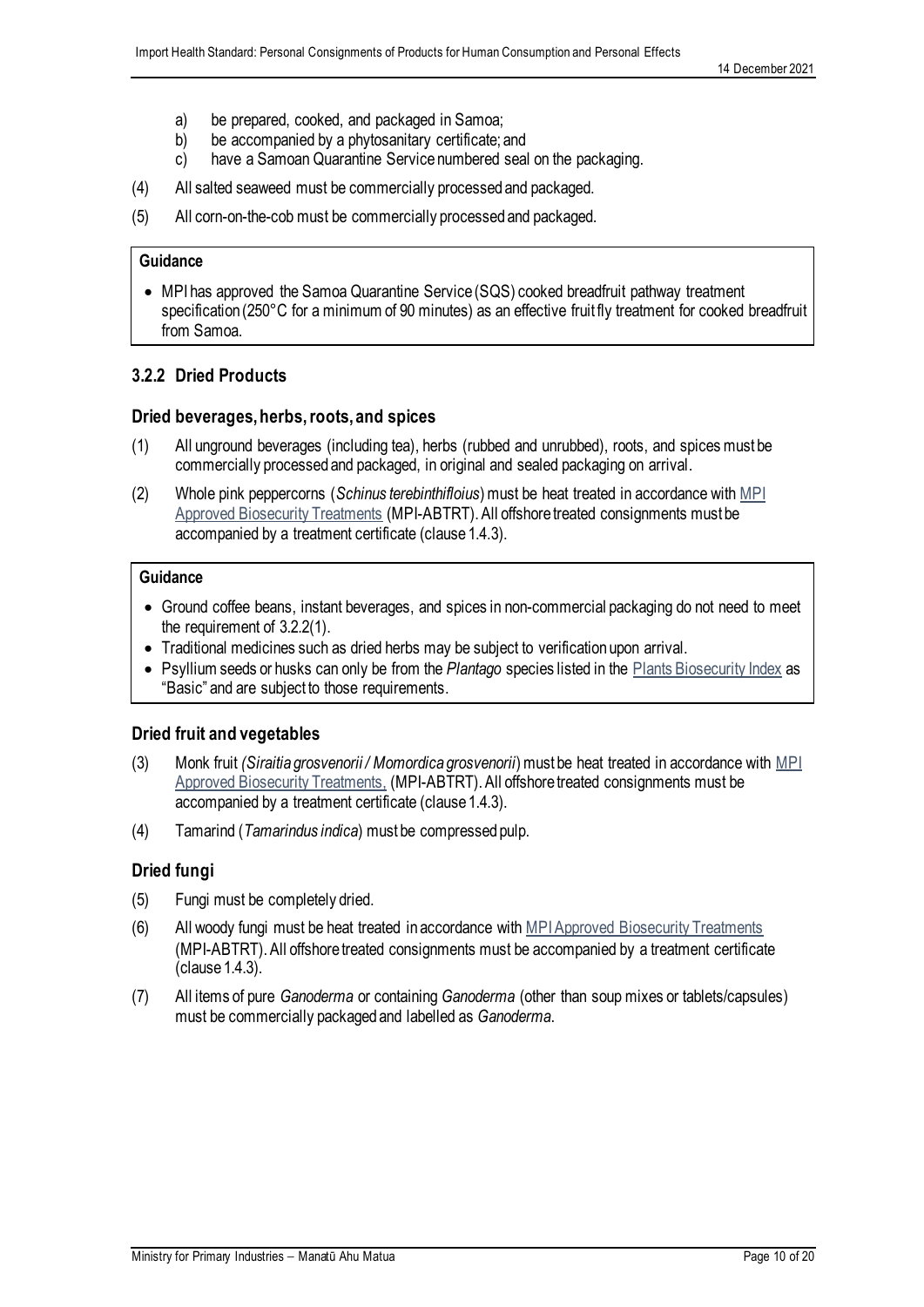#### **Guidance**

- All dried fruit and vegetable products (particularly those containing fruit fly host material) and fungi may be subject to verification actions (such as inspection) on arrival to ensure products are dried (comply with all requirements) and therefore unlikely to contain any live pests.
- Whole truffles should be imported under th[e Fresh Truffles for Human Consumption](https://www.mpi.govt.nz/dmsdocument/16813/direct) standard, as these are generally not completely dried.

#### **Dried grains and seeds**

- (8) All whole grain and seeds must be listed as "Basic" in the Plants [Biosecurity Index;](https://www1.maf.govt.nz/cgi-bin/bioindex/bioindex.pl) or
- (9) If the grain or seeds are not listed as "Basic", theymust be heat treated in accordance with [MPI](https://www.mpi.govt.nz/dmsdocument/1555/direct)  [Approved Biosecurity Treatments](https://www.mpi.govt.nz/dmsdocument/1555/direct) (MPI-ABTRT). All offshore treated consignments must be accompanied by a treatment certificate (clause 1.4.3).
- (10) All non-commercially producedmuesli, bars, or snacks must be baked.
- (11) Cracked and kibbled grain and seed must be free of whole seed.
- (12) Bread mixes for baking must not contain more than 5% whole grain or seed by weight as part of the ingredients.

#### **Guidance**

- For pink peppercorns, see the section 'Spices' (clause 3.2.2 (2)).
- To import poppy seeds, MPI requires written approval from the [Ministry of Health](https://www.health.govt.nz/about-ministry/contact-us) to import *Papaver somniferum* or an import declaration stating that the poppy seeds are not *Papaver somniferum.*

#### **Dried legumes**

- (13) Subject to clause 3.2.1(14), all dried legumes must be split or ground.
- (14) Dried legumes that are not split or ground must be heat treated in accordance with MPI Approved [Biosecurity Treatments](https://www.mpi.govt.nz/dmsdocument/1555/direct) (MPI-ABTRT). All offshore treated consignments must be accompanied by a treatment certificate (clause 1.4.3).
- (15) Puy lentils must be in sealed commercial packaging. The packaging must clearly state that the puy lentils have been produced under *Appellation d'origine Protégée* in France.
- (16) Whole tonka beans *(Dipteryx odorata*) must be heat treated in accordance with [MPI Approved](https://www.mpi.govt.nz/dmsdocument/1555/direct)  [Biosecurity Treatments](https://www.mpi.govt.nz/dmsdocument/1555/direct) (MPI-ABTRT). All offshore treated consignments must be accompanied by a treatment certificate (clause 1.4.3).

#### **Guidance**

- All *Senna* and *Cassia* spp. beans must be listed in the Plants [Biosecurity Index](https://www1.maf.govt.nz/cgi-bin/bioindex/bioindex.pl) as "Basic."
- All green cocoa and coffee beans are able to grow and can only be imported under the [SPP.HUMAN](https://www.mpi.govt.nz/dmsdocument/1663/direct) <u>IHS.</u>
- Legumes that are split are also described as 'dahl', 'grit', 'kibble' or 'seed coating (testa) removed'.
- Legumes imported for sprouting are covered by the [Grains for Consumption, Feed or Processing](http://www.mpi.govt.nz/document-vault/1661) standard.

#### **Dried nuts with a shell**

(17) All chestnuts (*Castanea sativa*), hickory (*Carya* spp.), pecans (*Carya illinoensis*) or walnuts (*Juglans* spp.) with a shell must be heat treated in accordance with [MPI Approved Biosecurity Treatments](https://www.mpi.govt.nz/dmsdocument/1555/direct) (MPI-ABTRT). All offshore treated consignments must be accompanied by a treatment certificate (clause 1.4.3).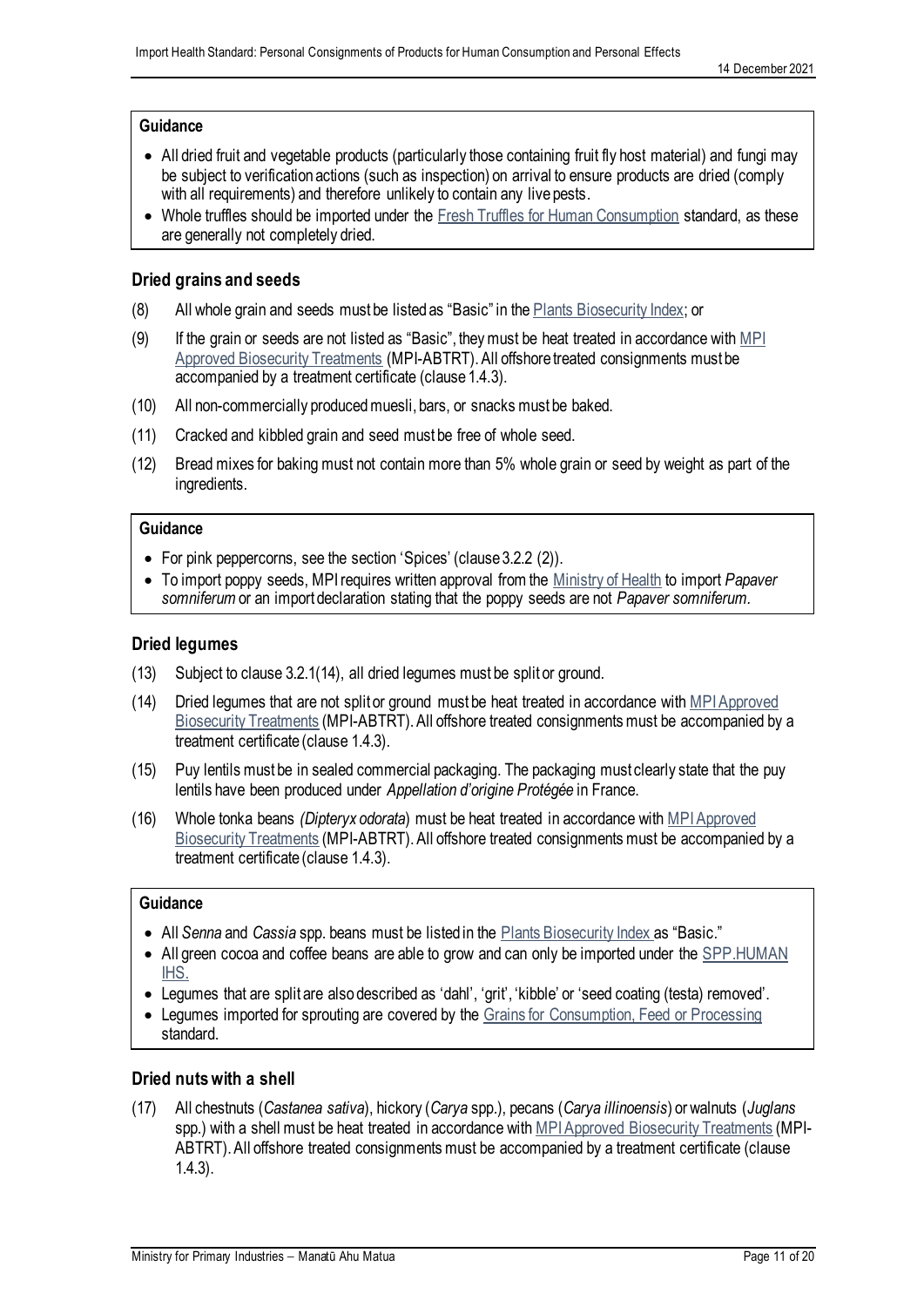(18) All hazelnuts (*Corylus* spp.) and macadamia (*Macadamia integrifolia*) nuts with a shell must be fumigated in accordance with MPI Approved Biosecurity Treatments (MPI-ABTRT). All offshore treated consignments must be accompanied by a treatment certificate (clause 1.4.3).

#### **Dried nuts without a shell**

- (19) Ginkgo nut (*Ginkgo biloba*) must not contain any outer fleshy coating.
- (20) Pine nut (*Pinus* spp.) must be extracted from the cone and be free of the cone scales (woody covering).

#### **Guidance**

- Check MPI's [Importing Food webpage](https://www.mpi.govt.nz/importing/overview/food-imports/) before importing nuts, because some nuts may have food safety requirements (e.g. apricot kernels (*Prunus armenica),* betel nut (*Areca catechu*)).
- Non-commercially processed and packaged dried nuts listed above in clause 3.2.2 (17) to (20) may be subject to verification upon arrival and may require treatment.
- Dried coconut can also be described as 'desiccated', 'grated', or 'shredded'.

#### **Dried seaweed and algae**

(21) Cyanobacteria (*Nostoc commune*) must be imported as balls of filament and must be heat treated in accordance with [MPI Approved Biosecurity Treatments](https://www.mpi.govt.nz/dmsdocument/1555/direct) (MPI-ABTRT). All offshore treated consignments must be accompanied by a treatment certificate (clause 1.4.3).

#### **3.2.3 Frozen Plant Products**

#### **Frozen beverages, herbs, roots, and spices**

- (1) All unground beverages (including tea), herbs (rubbed and unrubbed), roots, and spices must be commercially processed and packaged, in original and sealed packaging on arrival.
- (2) Frozen unprocessed citrus peel and leaves are not permitted entry.

#### **Frozen fruit and vegetables**

- (3) For fruit fly host material, the product must have been subject to commercial freezing until the core temperature has been held at (or below) minus 18°C for a minimum of 7 days in accordance with MPI [Approved Biosecurity](https://www.mpi.govt.nz/dmsdocument/1555-Approved-Biosecurity-Treatments-for-Risk-Goods-MPI-ABTRT) Treatments (MPI-ABTRT). All offshore treated consignments must be accompanied by a treatment certificate (clause 1.4.3).
- (4) Avocado (*Persea americana*) must not contain seed (stone removed).
- (5) Lily bulbs (*Lilium* spp.) must be peeled.
- (6) Tamarind (*Tamarindus indica*) must be compressed pulp.

#### **Frozen fungi**

- *(7)* The only frozen fungi species that may be imported are *Agaricus bisporus*, *Boletus edulis*, *Cantharellus cibarius*, *Craterellus cornucopioides*, *Lentinula edodes*, *Marasmius oreades*, *Morchella conica* and *Morchella esculentus.*
- (8) Fungi must be an eligible species and be frozen at a temperature of at least minus 10 $\degree$ C for a minimum of 7 days in accordance with MP[I Approved Biosecurity Treatments](https://www.mpi.govt.nz/dmsdocument/1555-Approved-Biosecurity-Treatments-for-Risk-Goods-MPI-ABTRT) (MPI-ABTRT). All offshore treated consignments must be accompanied by a treatment certificate (clause 1.4.3).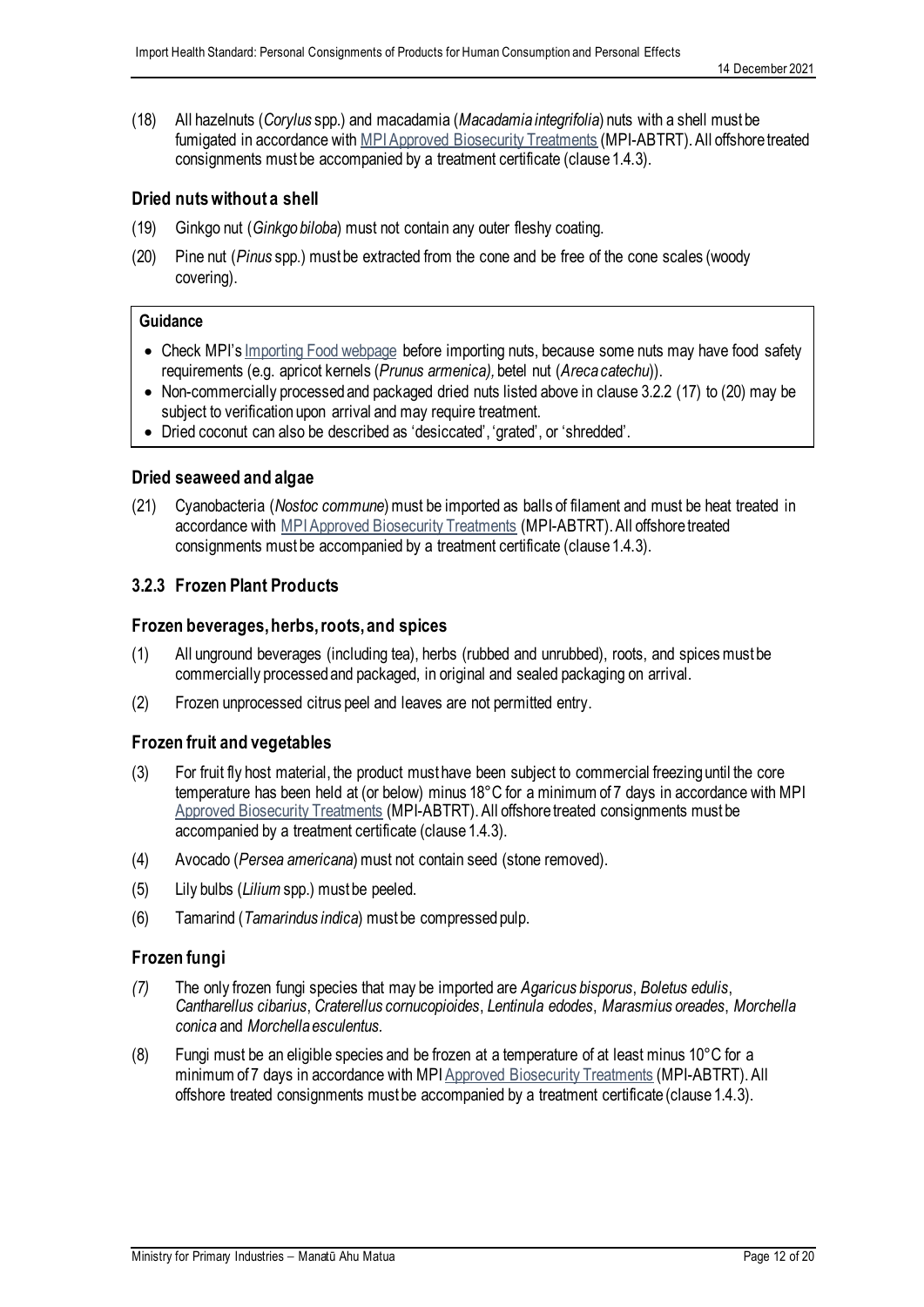#### **Frozen grains and seeds**

- (9) All whole grain and seeds must:
	- a) be listed as "Basic" in the Plants [Biosecurity Index;](https://www1.maf.govt.nz/cgi-bin/bioindex/bioindex.pl) or
	- b) be heat treated in accordance wit[h MPI Approved Biosecurity Treatments](https://www.mpi.govt.nz/dmsdocument/1555/direct) (MPI-ABTRT). All offshore treated consignments must be accompanied by a treatment certificate (clause 1.4.3).
- (10) Frozen unprocessed grains and seeds are not permitted entry.

#### **Frozen legumes**

(11) Frozen unprocessed legumes are not permitted entry.

#### **Frozen seaweed and algae**

- (12) All seaweed and algae must be in a commercial package stating that one of the following processes was completed prior to freezing:
	- a) boil (minimum of 90°C for minimum of 60 seconds) followed by freezing to minus 18°C;
	- b) grilling at 300°C and seasoning; or
	- c) heating and seasoning (must comply with the clause 3.2.2 (20)).

#### **3.2.4 Extracts of Plant Products**

- (1) All extractsmust be commercially processed and packaged, shelf-stable and in one of the following forms:
	- a) capsule;
	- b) liquid;
	- c) paste;
	- d) pill;
	- e) powder;
	- f) syrup; or
	- g) tablet.

#### **Guidance**

• For bee products or other animal products for therapeutic use, please refer to the IHS for Personal [Consignments of Animal Products](https://www.mpi.govt.nz/dmsdocument/39272/direct) in Section 3.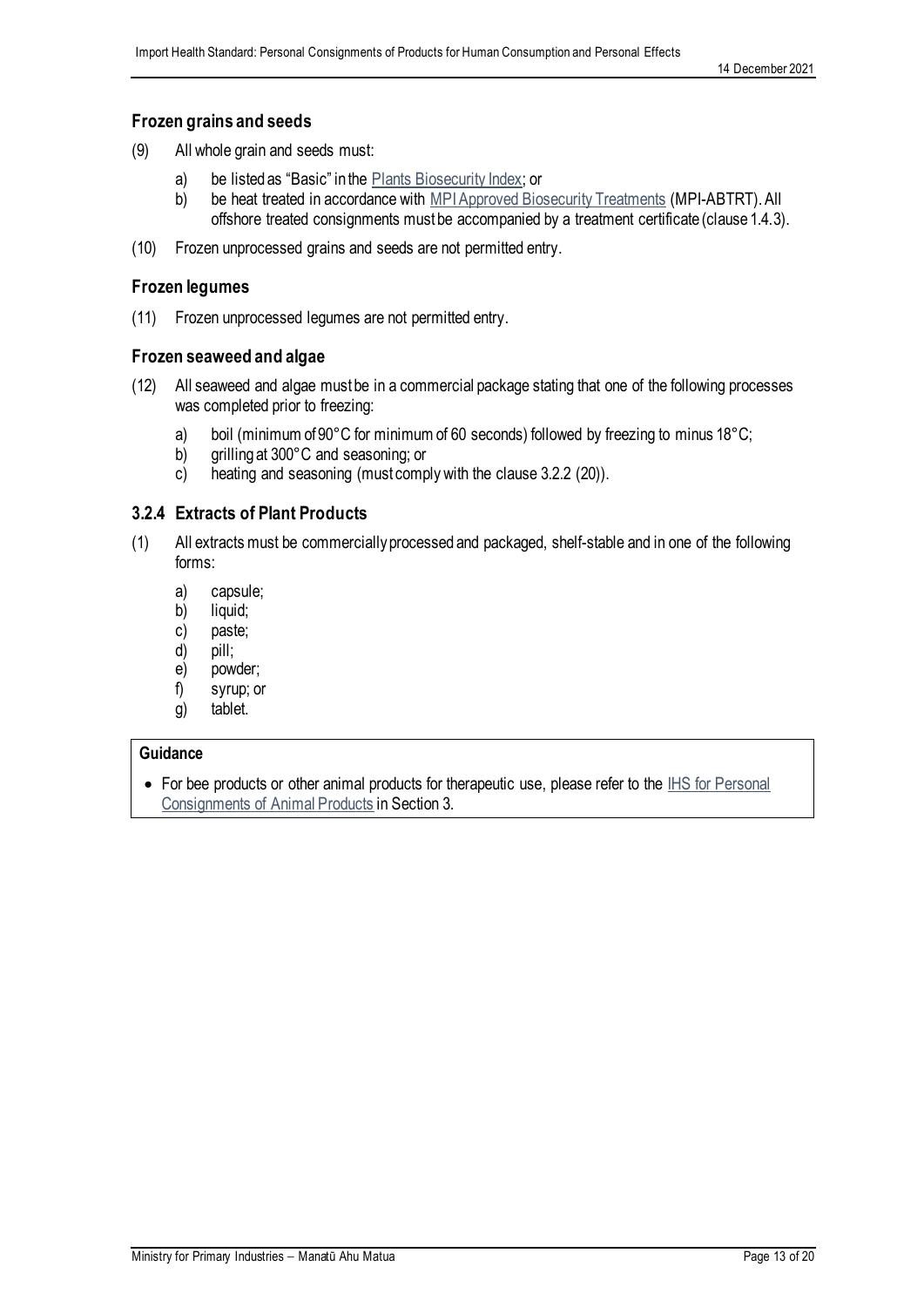# <span id="page-14-0"></span>**Part 4: Personal Consignmentsof Animal Products for Human Consumption**

(1) All personal consignments of animal products for human consumption must comply with the requirements of the import health standard Personal Consignments of Animal Products.

#### **Guidance**

• All consignments of animal products for human consumption are subject to clause 1.5 (1) and are included in the 40 kg total weight limit of an overall personal consignment under this IHS.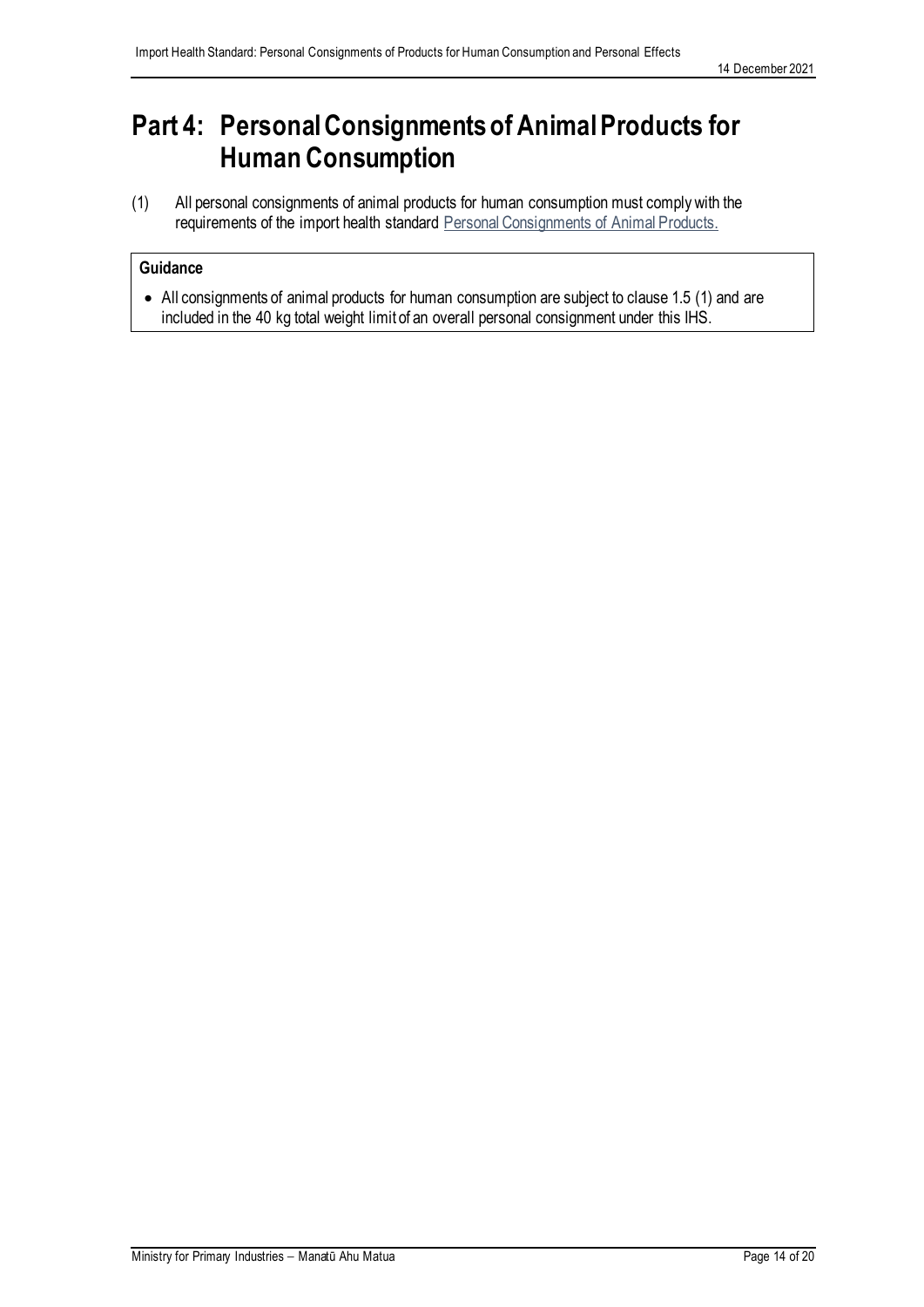# <span id="page-15-0"></span>**Part 5: PersonalEffects**

### <span id="page-15-1"></span>**5.1 General Biosecurity Requirements**

- (1) All personal effects must be cleaned, dry and free from regulated pests and biosecurity contamination.
- (2) Clause 5.1(1) does not apply to personal effects which are imported under a relevant commodity product IHS.
- (3) Personal effects which are imported under a relevant commodity product IHS must comply with the requirements of that relevant commodity product IHS instead of the requirements of clause 5.1(1).

#### **Guidance**

- Any equipment associated with animals, hunting (knives), farming and agriculture, or fishing comes under the IHS for [Used Equipment Associated with Animals or Water.](https://www.mpi.govt.nz/dmsdocument/1157-Used-equipment-associated-with-animals-or-water-Import-Health-Standard)
- Cleaning of personal effects should take place prior to packing luggage, sea containers, etc. and includes personal effects on-person.
- Cleaned is defined as "a reasonable effort through shaking, wiping, washing, vacuuming, or scraping the entire item, particularly in the corners or folds, to remove all contamination such as soil, leaves, seeds, water, insects, eggs, etc. so that it is visibly clean afterwards."
- Personal effects covered by this clause may be subject to on-arrival activities including, but not limited to, any or all of the following: further risk assessment, inspection, and treatment on arrival.
- Common examples of personal effects imported under this standard include:
	- − All footwear and clothing
	- − Bags or luggage
	- − Golf bags and associated equipment
	- − Bicycles and associated equipment
	- − All other outdoor activity equipment (includes tramping or hiking packs, swags, tents, sleeping bags, walking poles, pegs, any protective gear (jackets), climbing equipment, all water sports equipment (excluding fish gear), snow sports equipment, paragliding, or kiting equipment)
	- − All non-commercial gardening and work equipment and accessories (including tarps, sheets, covers, lawnmowers, garden, or construction tools (powered or unpowered))
	- − All outdoor furniture (common examples include seats, tables, sculptures, pots, marquees, BBQs).
- Personal effects covered by this IHS include items imported through the following ways:
	- − Accompanied or on-person via air or sea;
	- In air and sea containers; or
	- In the mail (standard mail or courier packages).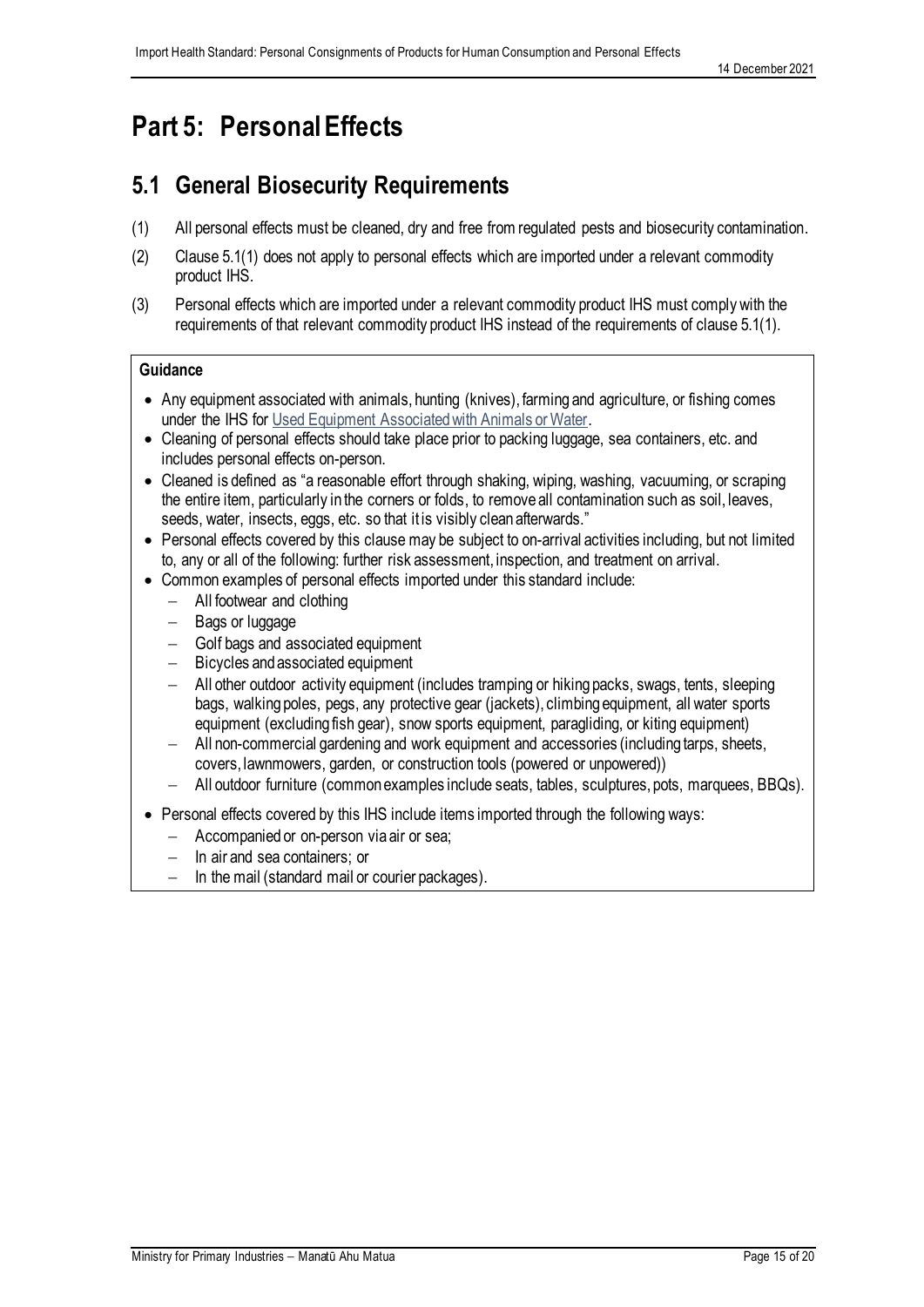# <span id="page-16-0"></span>**Schedule1 – Definitions**

Definitions have the same meaning as defined by FAO, ISPM 5. *Glossary of phytosanitary terms* or the Act unless set out below. Derived forms of terms, e.g. *inspect* from *inspection*, are considered to have the same meaning as the defined term.

#### **Appellation d'origine protégée (AOP)**

French protected designation of origin certification.

#### **Biosecurity contaminant(s)**

Any organic material, thing, or substance that (because of its nature, origin, or other relevant factor) may contain a regulated pest (or parts thereof). Therefore, that organic material/thing/substance is not intended for biosecurity clearance under the Act. Includes contamination defined by ISPM 5.

#### **Cleaned**

Recent and reasonable effort through shaking, wiping, washing, vacuuming, or scraping the entire item, particularly in the corners or folds, to remove all possible contamination such as soil, leaves, seeds, water, insects, or moth eggs, etc. so that it is visibly clean afterwards.

#### **Commodity**

A type of plant, plant product, or other article being moved for trade or other purpose. [FAO, 1990; ICPM Amendments, April 2001]

#### **Commercially manufactured and packaged (produced food or product)**

A product that has been manufactured in a commercial environment by a commercial enterprise and is packaged and labelled in sealed containers or in tamper-proof packaging and is intended for retail or wholesale. This does not include home-made products.

#### **Contamination**

Definition as per ISPM 5. *Glossary of phytosanitary terms*:

"*Presence in a commodity, storage place, conveyance or container, of pests or other regulated articles, not constituting an infestation (see infestation) [CEPM, 1997; revised ICPM, 1999*]".

#### **Cooked**

To prepare (products or goods) by heating (e.g. boiling, roasting, baking) at a temperature/time combination that results in the destruction of contaminants. Examples include baked taro, bread, roasted nuts, and vegetable curries.

#### **Dried**

A preparation method that results in a stored product through the removal of a significant amount of natural moisture. Examples include curing, drying, freeze-drying, heating, and spray-drying.

#### **Dried beverages**

Dried plant material (e.g. bark, leaves, flowers, fruits, fruit peel, seeds, stems and roots) that is later reconstituted into a beverage through the addition of liquid (usually water). Examples include instant and freeze-dried coffee, tea (bags, loose tea, homemade tea), fruit infusions, and dried mixtures of plant material.

#### **FAO**

Food and Agriculture Organization of the United Nations.

#### **Economically important fruit flies**

Those regulated fruit flies which, on entry into New Zealand, would cause a major disruption to market access for a wide range of New Zealand commodities and/or have significant economic impacts on their production and/or have significant economic impacts on the environment.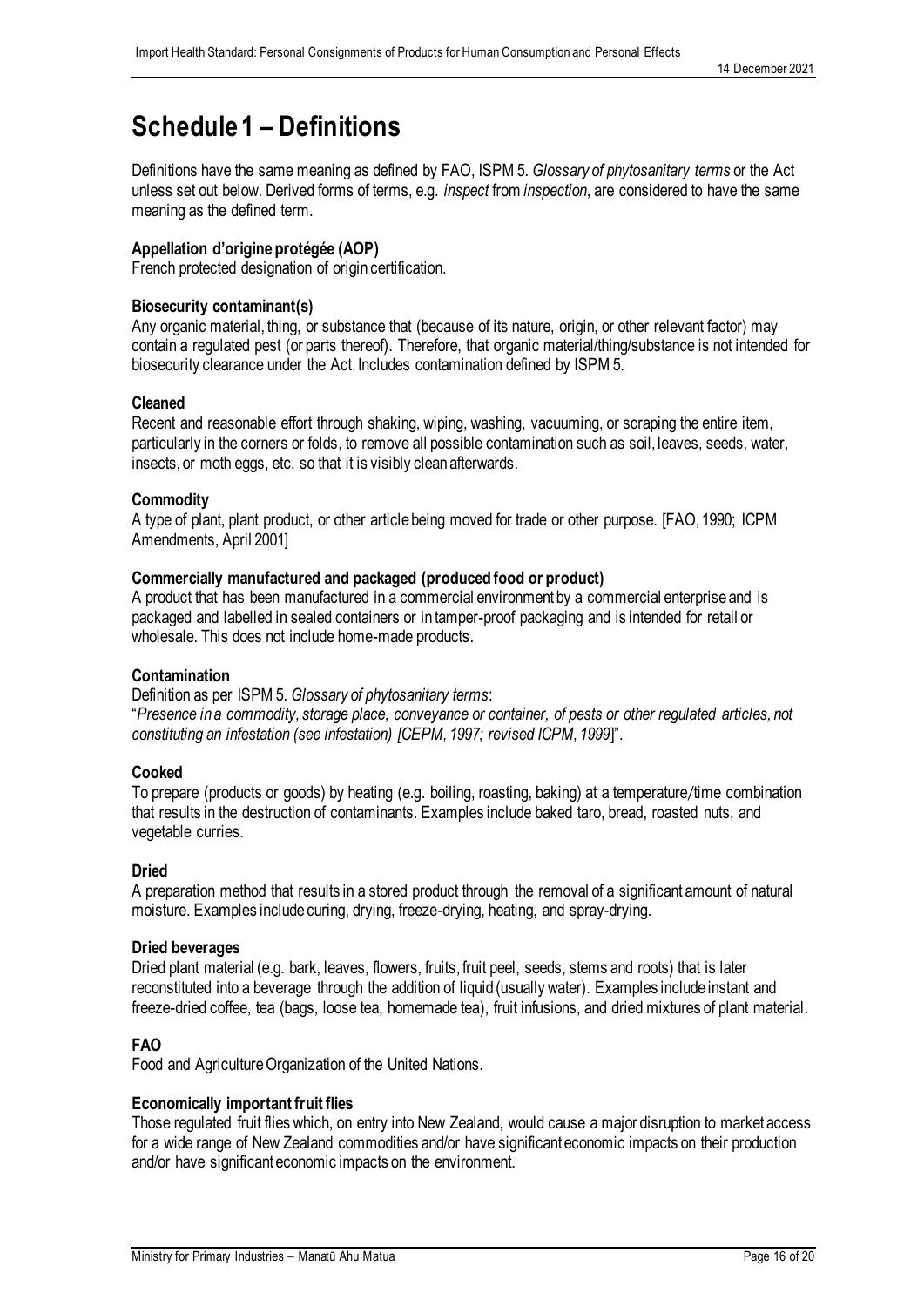#### **Fruit fly host material**

Fruit fly hosts are defined as "any fruit or vegetable in which under field conditions fruit flies oviposit, the eggs hatch into larvae, and the larvae acquire sufficient sustenance to form pupae from which viable adults emerge" under ISPM 4. *Regional Standards for Phytosanitary Measures*.

#### **Herbs**

Leaves, roots, flowers, or stems of plants used for flavouring or as a garnish.

#### **Homemade**

Any product that is not commercially produced or packaged.

#### **Human consumption**

In relation to products, that the products are intended to be eaten or taken orally.

#### **Lichen**

A composite organism that arises from algae or cyanobacteria living amongst filaments of multiple fungi species in a mutualistic relationship.

#### **MPI**

The Ministry for Primary Industries.

#### **MPI-approved system**

A system for which the Chief Technical Officer (CTO) has approved the processing and packaging and transport of specific products on the basis that the CTO is satisfied that the system will appropriately manage the biosecurity risk associated with these products, under section 27(1)(d)(iii) of the Act.

#### **National plant protection organisation** (**NPPO**)

Official service established by Government to discharge the functions specified by the IPPC. [FAO, 1990; formerly Plant Protection Organisation (National)].

#### **Nut**

A fruit consisting of hard or tough shell around a (generally edible) kernel which when dried is often referred to as the nut itself.

#### **ONZPR**

Official New Zealand Pest Register. A MPI database that identifies the quarantine status for an organism as either regulated or non-regulated for New Zealand. The ONZPR is available at:

[https://www.mpi.govt.nz/news-and-resources/resources/registers-and-lists/biosecurity-organisms-register-for](https://www.mpi.govt.nz/news-and-resources/resources/registers-and-lists/biosecurity-organisms-register-for-imported-commodities/)[imported-commodities/](https://www.mpi.govt.nz/news-and-resources/resources/registers-and-lists/biosecurity-organisms-register-for-imported-commodities/)

#### **Personal consignment**

A consignment imported for personal use, not for resale, scientific and research purposes, commercial distribution, or any other commercial purposes. Maximum sizes of personal consignments are specified in the individual clauses of this IHS.

A consignment relates to:

- (1) a passenger in the case of international passengers; or
- (2) cargo in the case of cargo containers containing personal effects; or
- (3) a mail or express freight item in the case of international mail or couriered services.

#### **Personal effects**

Goods for Personal Use that are not already covered by an existing IHS, including but not limited to clothing, footwear, furniture, and outdoor, sports and gardening equipment.

#### **Personal use**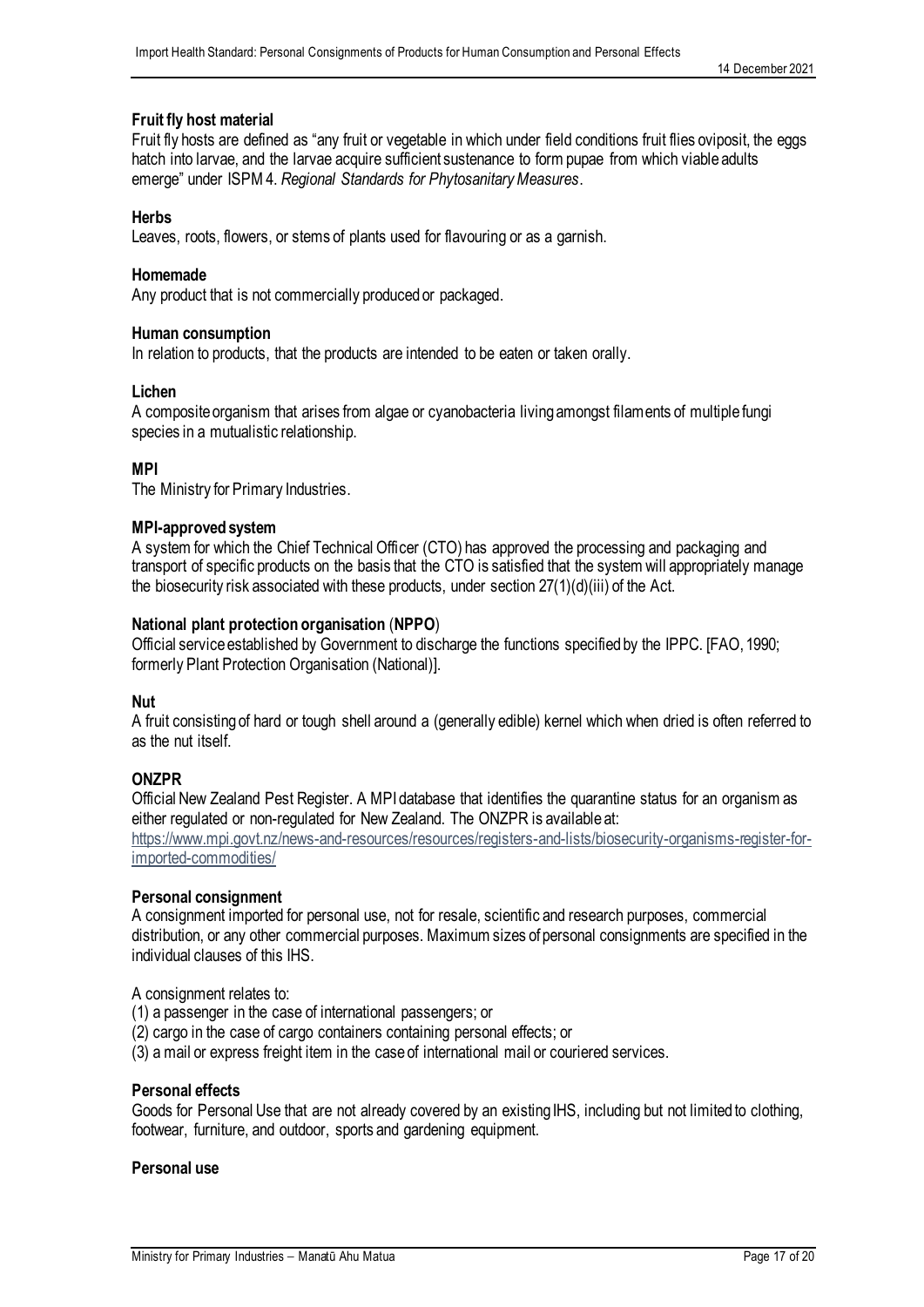Personal use relates to the purpose for which goods are imported and excludes imports intended for re-sale, scientific and research purposes, commercial distribution, or any other commercial purpose.

#### **Pest**

Definition as per ISPM 5. *Glossary of phytosanitary terms:*

"Any species, strain or biotype of plant, animal or pathogenic agent injurious to plants or plant products. Note: In the IPPC, "plant pest" is sometimes used for the term "pest" [FAO, 1990; revised ISPM 2, 1995; IPPC, 1997; CPM, 2012]"

#### **Phytosanitary certificate**

Definition as per ISPM 5. *Glossary of phytosanitary terms:*

"An official paper document or its official electronic equivalent, consistent with the model certificates of the IPPC, attesting that a consignment meets phytosanitary import requirements [FAO, 1990; revised CPM, 2012]".

#### **Plants Biosecurity Index (PBI)**

A database that lists plant species that can be imported into New Zealand.

#### **Preservation**

Treatments used to prevent goods and products [food] from decay, deterioration, and spoilage (usually through the action of microorganisms), including drying, pickling, smoking, fermenting, canning, pasteurisation, freezing, irradiation, salting. Product that has undergone a preservative treatment such as blanching, bleaching, crystallisation, glazing, jellied, marinating, pickling, and salting. Examples include jams, pickles, kimchi, sauerkraut, and truffles in oil.

#### **Regulated pest(s)**

a) any regulated pest, quarantine pest, regulated non-quarantine pest as those terms are defined in the International Plant Protection Convention; and

b) exotic diseases, infections and infestations as listed by the World Organisation for Animal Health; and

c) any organism that may cause unwanted harm to natural and physical resources or human health in New Zealand; or may interfere with diagnosis, management, or treatment, in New Zealand, of pests or unwanted organisms.

#### **Relevant commodity product IHS**

An import health standard containing requirements that are specific to the commodity being imported. For example, the import health standards *Importation and Clearance of Fresh Fruit and Vegetables into New Zealand*, *Personal Consignments of Animal Products*, and *Stored Plant Products for Human Consumption.* 

#### **Seasoned**

To [improve](https://dictionary.cambridge.org/dictionary/english/improve) the [flavour](https://dictionary.cambridge.org/dictionary/english/flavour) of [savoury](https://dictionary.cambridge.org/dictionary/english/savoury) [food](https://dictionary.cambridge.org/dictionary/english/food) by [adding](https://dictionary.cambridge.org/dictionary/english/add) [salt,](https://dictionary.cambridge.org/dictionary/english/salt) [herbs,](https://dictionary.cambridge.org/dictionary/english/herb) or [spices](https://dictionary.cambridge.org/dictionary/english/spice) when [cooking](https://dictionary.cambridge.org/dictionary/english/cooking) or [preparing](https://dictionary.cambridge.org/dictionary/english/prepare) it.

#### **Spice**

Seeds, fruits, roots, bark, or other plant substance primarily used for flavouring, colouring, or preserving food.

#### **Stored plant products**

A product derived from plants, fungi, macroalgae or lichen products intended for human consumption or processing, held in a state that prevents or minimises decay, degradation, deterioration and/or decomposition. Includes products held in a cooked, dried, frozen, freeze-dried, or preserved form. Stored plant products cover both commercial and home processing (homemade).

#### **Traditional medicines**

Products used in a style of traditional medicine. Examples include traditional Chinese medicines (TCMs), dried herbal products, leaves, roots, and seeds.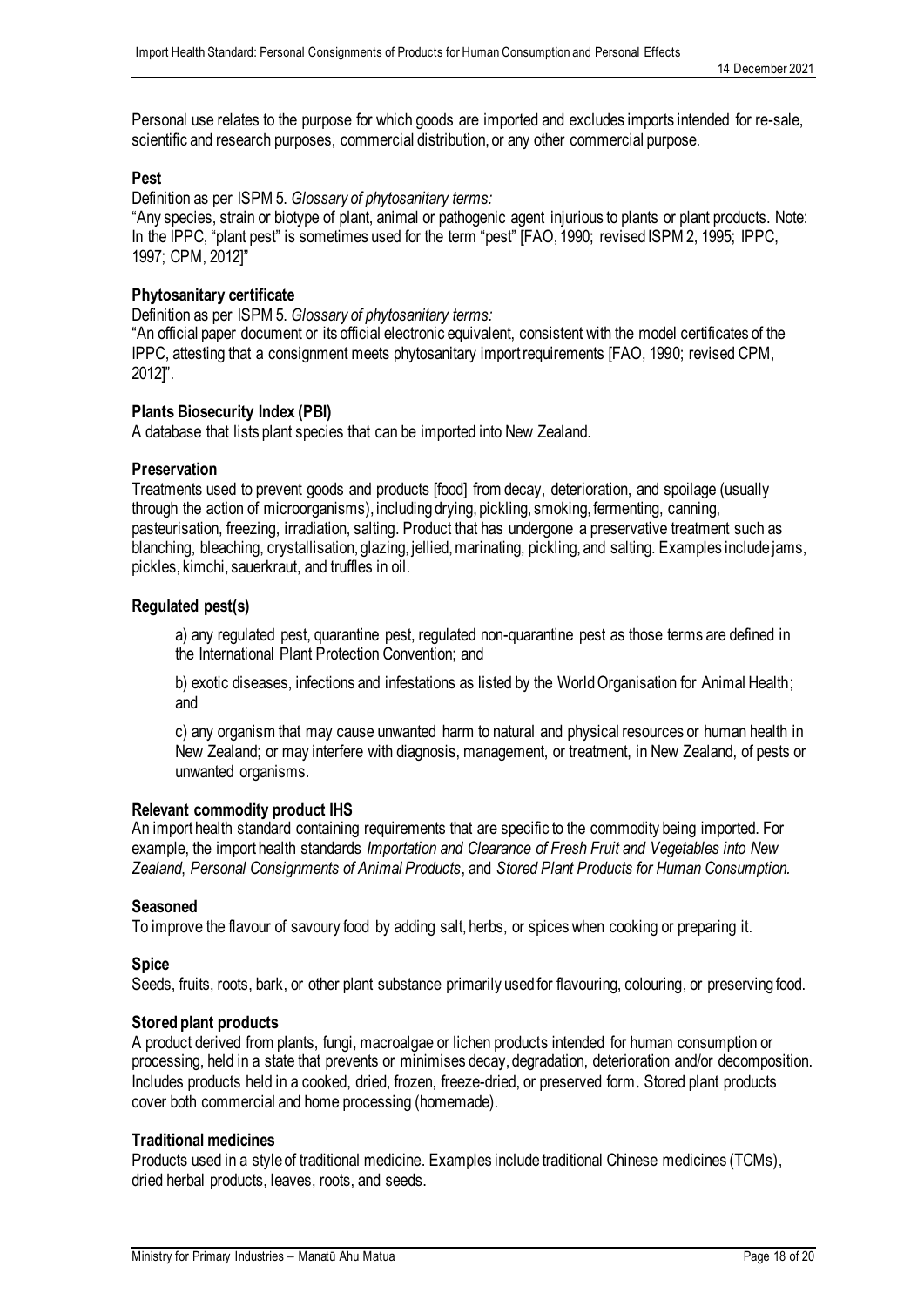14 December 2021

#### **Viable**

Capable of growth and reproduction.

#### **Whole seed**

A complete seed, not ground, chipped, or split.